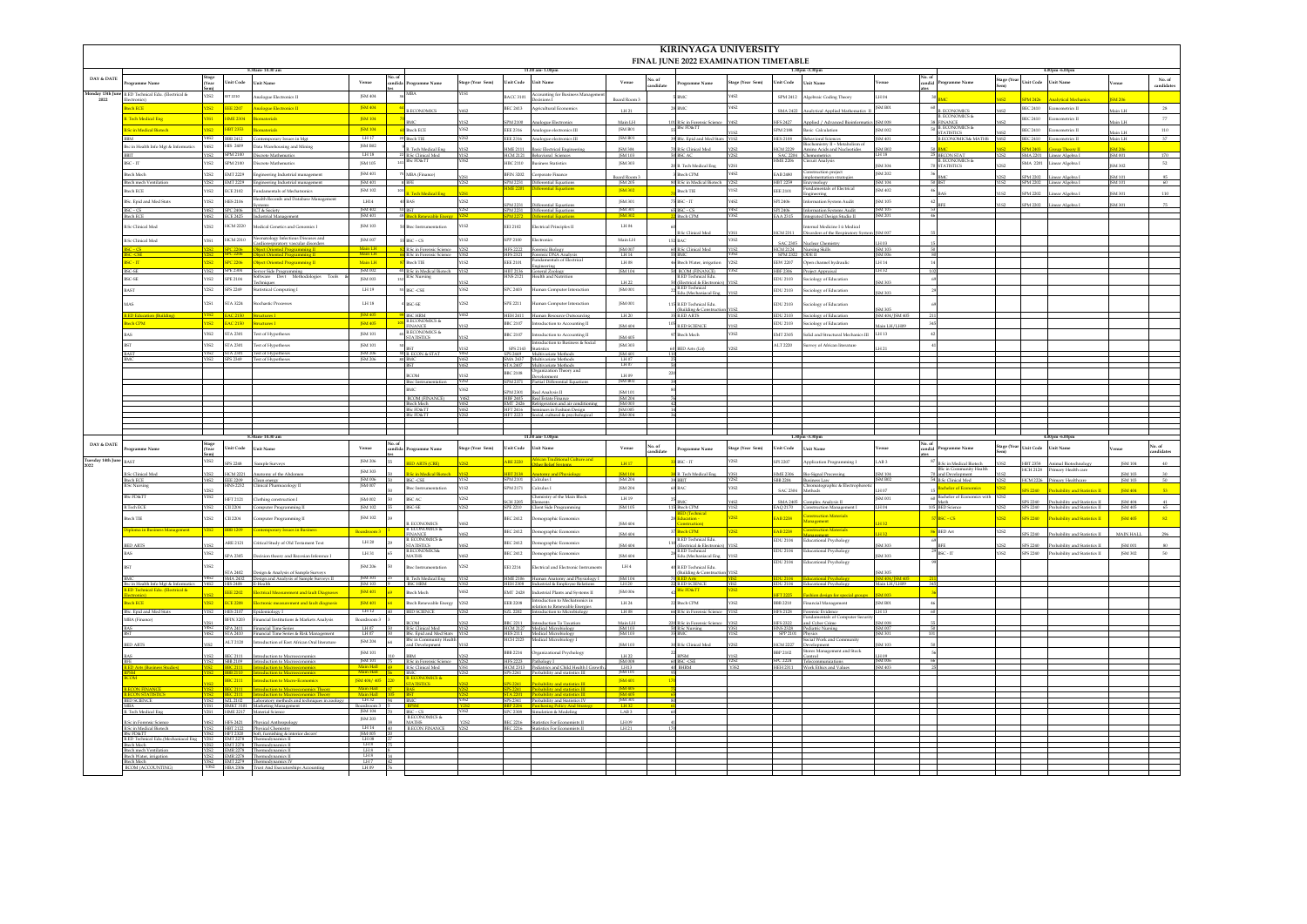|                               |                                                                     |                            |                             |                                                                                                                             |                                              |        |                                                               |                  |                                      | $11.00$ am- $1.00\mathrm{pm}$                                                                                                              |                                       |                     |                                           |                     |                     | 1.30pm -3.30pm                                                                                                                                                                                                                                                                  |                               |                                                          |                     |                                   | 4.00pm -6.00pm                |                          |                    |
|-------------------------------|---------------------------------------------------------------------|----------------------------|-----------------------------|-----------------------------------------------------------------------------------------------------------------------------|----------------------------------------------|--------|---------------------------------------------------------------|------------------|--------------------------------------|--------------------------------------------------------------------------------------------------------------------------------------------|---------------------------------------|---------------------|-------------------------------------------|---------------------|---------------------|---------------------------------------------------------------------------------------------------------------------------------------------------------------------------------------------------------------------------------------------------------------------------------|-------------------------------|----------------------------------------------------------|---------------------|-----------------------------------|-------------------------------|--------------------------|--------------------|
| $\texttt{DAY\&}\texttt{DATE}$ | eramme Name                                                         | Stage<br>(Year             | <b>Unit Code</b>            | Unit Name                                                                                                                   | Venue                                        | No. of | rogramme Name                                                 | Stage (Year Sem) |                                      | Unit Code Unit Name                                                                                                                        | Venue                                 | o. of<br>indidate   | ogramme Name                              | Stage (Year Sem)    | Unit Code           | <b>Unit Name</b>                                                                                                                                                                                                                                                                | enue                          | Vo. of<br>andid<br>rogramme Name                         |                     | tage (Year<br>Unit Code Unit Name |                               | mue                      | No. 4<br>candidate |
|                               |                                                                     |                            |                             |                                                                                                                             |                                              |        |                                                               |                  |                                      |                                                                                                                                            |                                       |                     |                                           |                     |                     |                                                                                                                                                                                                                                                                                 |                               |                                                          |                     |                                   |                               |                          |                    |
|                               |                                                                     |                            |                             |                                                                                                                             | <b>ISM 204</b>                               |        | $BSC - CS$                                                    |                  | \$912104                             | Automata Theory and language                                                                                                               | ISM 001                               |                     | BSC-SE                                    | Y2S2                | SPE 2207            | Advanced Object Oriented Programming                                                                                                                                                                                                                                            | ISM 301                       | 115                                                      |                     | SPM 2102                          | Calculus II                   | ISM 101                  |                    |
| <b>Tune 2022</b>              | FD&TT                                                               |                            | HFT 2323                    | Bespeeke Techniques                                                                                                         |                                              |        | MBA (Finance)<br>NSc FD&TT                                    |                  |                                      | BFIN 3207 Business Finance Seminar                                                                                                         | Boardroom?                            |                     |                                           |                     |                     | SPF 2204 Applied Probability Models                                                                                                                                                                                                                                             | LH 07                         |                                                          |                     | SPM 2102                          | Calculus II                   | <b>ISM 10</b>            |                    |
|                               | <b>ABA</b> (Finance)                                                | <b>Y2S1</b>                | <b>BFIN 3205</b>            | <b>Business Capital Budgeting</b>                                                                                           | Boardroom 3                                  |        |                                                               |                  |                                      | HFT 2224 Colour Application in Fashion                                                                                                     | <b>JSM 002</b>                        |                     | BEE<br>B. ECONOMICS &                     |                     |                     | <b>BBF 2406</b> Asset Pricing Models                                                                                                                                                                                                                                            | LH 09                         |                                                          |                     | SPM 2102                          | Calculus II                   | JSM 301                  |                    |
|                               | <b>BECON FIN</b>                                                    |                            |                             | BBF 2201 Capital Budgeting                                                                                                  | LH 09                                        |        | 177 Btech mech Ventilation                                    | Y2S2             | <b>EMR 2204</b>                      | Compressors and Hydraulic                                                                                                                  | JSM 006                               |                     | FINANCE<br>tech CPM                       | Y4S2<br><b>Y1S2</b> |                     | AB 2131 Construction Technology II                                                                                                                                                                                                                                              | JSM 405                       |                                                          |                     |                                   |                               | ISM 301                  |                    |
|                               |                                                                     |                            |                             |                                                                                                                             |                                              |        | <b>BECONOMICS WITH</b>                                        |                  |                                      | Machines                                                                                                                                   |                                       |                     |                                           |                     |                     |                                                                                                                                                                                                                                                                                 |                               |                                                          |                     | SPM 2102                          | Calculus for Sta              |                          |                    |
|                               | ic Clinical Mee                                                     |                            | CM 2222                     | Clinical Pharmacology and Therapes                                                                                          | ISM 105                                      |        | ATHS <b>ATHER</b>                                             |                  |                                      | SPM 2427 Continuum Mechanics                                                                                                               | LH17                                  |                     | <b>Technical</b>                          |                     |                     | EAB 2131 Construction Technology II                                                                                                                                                                                                                                             |                               |                                                          |                     | SPM 2102                          | Calculus II                   | JSM 104                  |                    |
|                               | <u>h CPM</u>                                                        |                            |                             |                                                                                                                             |                                              |        |                                                               |                  |                                      | SCH 2305 Coordination Chemistry                                                                                                            | LH18                                  |                     |                                           | Y3S2                |                     | SPS 2452 Demographic Techniques                                                                                                                                                                                                                                                 | ISM 405<br>LH 31              | - so B<br>. Tech Medica                                  |                     | <b>ME 210</b>                     |                               | <b>ISM 302</b>           |                    |
|                               | D Technical Edu. (Building &                                        |                            |                             |                                                                                                                             | JSM 401                                      |        | <b>BAST</b>                                                   |                  |                                      |                                                                                                                                            | $\mbox{LH}\,31$                       |                     | 55 BSC AC                                 | Y2S2                |                     | SAC 2202 Environmental Chemistry                                                                                                                                                                                                                                                | $\rm L H\,18$                 |                                                          |                     | SPM 2102                          | Calculus II                   | JSM 303/JSM 30           |                    |
|                               | nstruction                                                          | Y4S2                       | <b>AO 2274</b>              |                                                                                                                             | 1.H19                                        |        |                                                               |                  | <b>IPS 2251</b>                      | Demography and Social Statisti                                                                                                             | 18432                                 |                     | <b>BRIT</b>                               | Y1S2                |                     |                                                                                                                                                                                                                                                                                 |                               | <b>BED Arts</b>                                          | CPIY<br><b>VIS2</b> | <b>SPM 2172</b>                   |                               | $TH$ as                  |                    |
|                               |                                                                     |                            | 0.2402                      | Credibility Theory and Loss Mode                                                                                            |                                              |        | cal & Elec                                                    |                  |                                      | <b>EET 2206 Digital Flectronics I</b>                                                                                                      |                                       |                     |                                           |                     | $rac{1}{2}$         | Financial Accounting I                                                                                                                                                                                                                                                          | Main LH                       | Bloch TIE                                                |                     |                                   | Calculus II                   |                          |                    |
|                               | ias -                                                               | Y2S1                       |                             | STA 3221 Design & Analysis of Sample Surveys                                                                                | LH <sub>18</sub>                             |        | <u>Btec Instrumentation<br/>3.ED Technical</u>                |                  |                                      | Digital Electronics I                                                                                                                      | <b>LH32</b>                           |                     | <b>B.Sc in Forensic Science</b>           | Y3S2                |                     | HPS 2323 Forensic Pathology                                                                                                                                                                                                                                                     | JSM 103                       | <b>Btech ECE</b>                                         |                     | SPM 2172 Calculus II              |                               | LH 08                    |                    |
|                               | eh ECE                                                              | Y4S2                       |                             | EEE 2429 Digital Signal Processing                                                                                          | $J\mathrm{SM}$ 104                           |        | Edu.(Mechaniacal Eng.                                         |                  |                                      |                                                                                                                                            | JSM 404                               |                     | <b>B.ED SCIENCE</b>                       |                     |                     | SPH 2103 Geometrical Optics                                                                                                                                                                                                                                                     | JSM 404                       |                                                          |                     | UCU 2105                          | FUNDAMENTALS OF ICT           | JSM 003                  |                    |
|                               | <b>B.Sc Nursing</b>                                                 |                            | <b>HNS 2422</b>             | Ear, Nose & Throat (ENT) and Ophthalmolog                                                                                   | JSM 201                                      |        | <b>Bloch Mechanism</b>                                        | ns2              |                                      | EMT 2120 Engineering drawing II                                                                                                            | JSM 404                               |                     | BSC-IT                                    | Y1S2                |                     |                                                                                                                                                                                                                                                                                 |                               | ISC-Fashion Design<br>ISC-FS, BSC-NURSING, BS            |                     |                                   |                               |                          |                    |
|                               |                                                                     |                            |                             |                                                                                                                             |                                              |        |                                                               |                  |                                      |                                                                                                                                            |                                       |                     |                                           |                     |                     | SPI 2109 Installation and Customization                                                                                                                                                                                                                                         | ISM 001                       | CLINICAL MED. BSC-BIO-<br><b>TCH &amp; Bloch Med Eng</b> |                     | JCU 2105                          | <b>NDAMENTALS OF H</b>        | ISM 404/ISM 40           |                    |
|                               | <b>BSc FD&amp;TT</b>                                                | Y4S2                       |                             | HFT 2423 Exhibition and display                                                                                             | JSM 004                                      |        | <b>ED Technical Edu</b>                                       |                  |                                      | <b>EME 2101</b> Engineering Drawing II                                                                                                     | <b>ISM 405</b>                        |                     |                                           | <b>Y1S2</b>         |                     | BBC 2101 Introduction to Accounting I                                                                                                                                                                                                                                           |                               |                                                          |                     |                                   |                               |                          |                    |
|                               | ScFD&TT                                                             | Y1S2                       |                             |                                                                                                                             |                                              |        | lectrical & Electronic                                        |                  |                                      |                                                                                                                                            |                                       |                     | BED (Arts)                                |                     |                     | boratory Practice, Safety, and                                                                                                                                                                                                                                                  | $\operatorname{Main}$ LH      |                                                          | <b>CPA</b>          | <b>BBB 2434</b>                   | Public Sector Org             | LH 20                    |                    |
|                               |                                                                     |                            | IFT 2122                    | Fashion Illustration                                                                                                        | JSM 002                                      |        | ech Renewable Energ                                           | 72S2             |                                      | EME 2101 Engineering Drawing II                                                                                                            | JSM 405                               |                     | .<br>Sc in Medical Biotec                 |                     | IBT 2110            |                                                                                                                                                                                                                                                                                 | $\langle\mathrm{LH14}\rangle$ |                                                          |                     | <b>BBB 2208</b>                   | Operations Research           | $\operatorname{Main}$ LH |                    |
|                               | PSM                                                                 | <b>CPIY</b>                | BBB 2107                    | Financial Accounting II                                                                                                     | $\text{LH}\,16$                              |        | 56 Btech Water, irrigation                                    | <b>Y2S2</b>      |                                      | EEW 2206 Environmental engineering                                                                                                         | $1.14\;01$                            |                     | B.Sc Nursing                              | <b>CPCV</b>         |                     | HNS 2234 Medical Surgical Nursing II                                                                                                                                                                                                                                            | ISM 104                       | <b>BCOM</b>                                              |                     | BBC 2210                          | Operations Research           | Main LH                  |                    |
|                               | <b>Btech Mech</b>                                                   | <b>Y3S2</b>                |                             | EEE 2304 Fundamentals of Micro Processors                                                                                   | $1.14\,4$                                    |        | 42 Bloch CPM                                                  | Y3S2             |                                      | EAQ 2344 Estimating, Costing & Tendering                                                                                                   | $\mbox{LHS}$                          |                     | 3.Sc Nursing                              |                     |                     | HNS 2324 Medical Surgical Nursing III                                                                                                                                                                                                                                           |                               |                                                          |                     | BEC 2310                          | Operations Research II        | LH 09                    |                    |
|                               |                                                                     |                            |                             |                                                                                                                             |                                              |        |                                                               |                  |                                      | struction Work                                                                                                                             |                                       |                     |                                           |                     |                     |                                                                                                                                                                                                                                                                                 | <b>ISM 008</b>                | <b>B.ECONOMCS</b>                                        |                     |                                   |                               |                          |                    |
|                               | sc in Health Info Mgt & Info                                        |                            | HIS 2411                    | Health Service Organization and M                                                                                           | ISM 103                                      |        | $\overline{\mathbf{M}}$                                       |                  |                                      | $\overline{\text{BBP 2307}}$ . Ethics in Purchasing and Supplies                                                                           | LH14                                  |                     | <b>ED Arts (History)</b>                  | <b>Y2S2</b>         |                     | AHT 2220 Modern Covernment in Africa                                                                                                                                                                                                                                            | $\mid$ LH 20 $\mid$           | <b>B.ECONOMICS &amp; FINANCE Y3S2</b>                    |                     | BEC 2310                          | erations Research II          | LH 09                    |                    |
|                               |                                                                     |                            |                             |                                                                                                                             |                                              |        |                                                               |                  |                                      |                                                                                                                                            |                                       |                     |                                           |                     | HCM                 | Paediatrics and Child HealthVI                                                                                                                                                                                                                                                  |                               |                                                          |                     |                                   |                               |                          |                    |
|                               | <b>SC-SE</b>                                                        | <b>YIS2</b>                | <b>SPE 2105</b>             | Introduction to Object Oriented Technology                                                                                  | <b>JSM301</b>                                |        | <b>ECOM (FINANCE)</b>                                         |                  | <b>IBF 2305</b>                      | Financial Management In Public<br>when                                                                                                     | LH 09                                 |                     | Sc Clinical Med                           |                     | 2431/HCM            |                                                                                                                                                                                                                                                                                 | LH 12                         | tech CPM                                                 | Y2S2                | <b>EAC 2241</b>                   | Surveying II                  | LH32                     |                    |
|                               | <b>SCHRM</b>                                                        | Y4S2                       |                             | HEH 2407 Introduction To Strategic Hm                                                                                       | LH32                                         |        | <b>BAS</b>                                                    | Y2S2             |                                      |                                                                                                                                            | ISM 101                               |                     | 75 BMC                                    | Y3S2                |                     |                                                                                                                                                                                                                                                                                 | ISM 206                       | D Technical Edu.                                         |                     |                                   |                               | LH32                     |                    |
|                               | c in Com<br>unity Health and                                        |                            |                             | Medical Parasitology                                                                                                        |                                              |        |                                                               |                  |                                      | SPA 2202 Financial Mathematics II                                                                                                          |                                       |                     |                                           |                     |                     | SPM 2304 Ring Theory                                                                                                                                                                                                                                                            |                               | uilding & Construction                                   |                     | <b>EAC 2241</b>                   | eving II                      |                          |                    |
|                               | velopment                                                           |                            | HCH 2126                    |                                                                                                                             | JSM 304                                      |        | <b>COM (FINANCE)</b>                                          |                  | HBB 2403                             | Financial Risk Management                                                                                                                  | ISM B01                               |                     |                                           |                     |                     |                                                                                                                                                                                                                                                                                 |                               | tech Renewable Energy 2252                               |                     | <b>EMT 2277</b>                   |                               | LHA                      |                    |
|                               | <b>Foid and Med</b>                                                 |                            | S 2109                      | <b>Medical Parasit</b>                                                                                                      | L <sub>H14</sub>                             |        | <b>BCOM (ACCOUNTING)</b>                                      |                  |                                      | HBA 2404 Forensic Accountine<br>Gastrointestinal and Respiratory                                                                           | ISM B02                               |                     |                                           |                     |                     |                                                                                                                                                                                                                                                                                 |                               |                                                          |                     |                                   |                               |                          |                    |
|                               | <b>ISC-CSE</b>                                                      | <b>Y2S2</b>                | <b>ECE 2313</b>             | Microprocessors                                                                                                             | JSM 001                                      |        | Sc Clinical Med                                               |                  | <b>ECM 2314</b>                      | ureical conditions                                                                                                                         | ISM 007                               |                     |                                           |                     |                     |                                                                                                                                                                                                                                                                                 |                               |                                                          |                     |                                   |                               |                          |                    |
|                               | tech ECE                                                            | <b>CPFY</b>                |                             | <b>ECE 2313</b> Microprocessors I                                                                                           | ISM 102                                      |        | 55 Bloch Moch                                                 | Y4S2             | EMT 2421                             |                                                                                                                                            | <b>ISM 006</b>                        |                     |                                           |                     |                     |                                                                                                                                                                                                                                                                                 |                               |                                                          |                     |                                   |                               |                          |                    |
|                               |                                                                     |                            |                             |                                                                                                                             |                                              |        | <b>B.ECONOMICS &amp;</b>                                      |                  |                                      | strial Hydraulics                                                                                                                          |                                       |                     |                                           |                     |                     |                                                                                                                                                                                                                                                                                 |                               |                                                          |                     |                                   |                               |                          |                    |
|                               |                                                                     |                            |                             |                                                                                                                             | LH31                                         |        | INANCE/                                                       | Y352             |                                      | BEC 2313 International Economics II                                                                                                        |                                       | ECON=24<br>ECONFIN  |                                           |                     |                     |                                                                                                                                                                                                                                                                                 |                               |                                                          |                     |                                   |                               |                          |                    |
|                               |                                                                     |                            | SPM 2321                    | Numerical Analysis I                                                                                                        |                                              |        | <b>B.ECONOMICS</b>                                            |                  |                                      |                                                                                                                                            | Main LH                               |                     |                                           |                     |                     |                                                                                                                                                                                                                                                                                 |                               |                                                          |                     |                                   |                               |                          |                    |
|                               |                                                                     |                            |                             | HME 2316 Numerical Analysis II                                                                                              | JSM 101                                      |        | <b>B.ECONOMICS</b><br>STATISTICS/B.ECONOM                     | Y352             |                                      | BEC 2313 International Economics II                                                                                                        |                                       |                     |                                           |                     |                     |                                                                                                                                                                                                                                                                                 |                               |                                                          |                     |                                   |                               |                          |                    |
|                               | sch Medical Ens                                                     |                            |                             |                                                                                                                             |                                              |        | $rac{ICS}{BSC - CS}$                                          |                  |                                      |                                                                                                                                            | Main LH<br>LAB 3<br>LAB 3             |                     |                                           |                     |                     |                                                                                                                                                                                                                                                                                 |                               |                                                          |                     |                                   |                               |                          |                    |
|                               |                                                                     |                            |                             | SPC 2202   Object-Oriented Analysis and Design                                                                              | <b>ISM 203</b>                               |        | <b>25</b> IBSC -CSE                                           |                  |                                      | SPC 2407 Machine Learning                                                                                                                  |                                       |                     |                                           |                     |                     |                                                                                                                                                                                                                                                                                 |                               |                                                          |                     |                                   |                               |                          |                    |
|                               |                                                                     |                            |                             | HEH 2306 Personnel Administration                                                                                           | $\frac{1.1132}{15M205}$                      |        |                                                               |                  |                                      | Machine Learning                                                                                                                           |                                       |                     |                                           |                     |                     |                                                                                                                                                                                                                                                                                 |                               |                                                          |                     |                                   |                               |                          |                    |
|                               | Sc Clinical Med                                                     |                            |                             | HCM 2123 Physiology of Blood and Cardiovascular System                                                                      | JSM 007                                      |        | <b>Sc in Forensic Science</b>                                 |                  | <b>PS 2226</b>                       | <b>Molecular Biology II</b>                                                                                                                | <b>ISM 104</b>                        |                     |                                           |                     |                     |                                                                                                                                                                                                                                                                                 |                               |                                                          |                     |                                   |                               |                          |                    |
|                               |                                                                     |                            |                             |                                                                                                                             | IAB3                                         |        |                                                               |                  |                                      |                                                                                                                                            | <b>ISM 104</b>                        |                     |                                           |                     |                     |                                                                                                                                                                                                                                                                                 |                               |                                                          |                     |                                   |                               |                          |                    |
|                               |                                                                     |                            | SPI 2404                    | SPI 2404 Professional Issues in ICT<br>CDI 2404 Professional Issues in Informatio                                           |                                              |        | <mark>.Sc in Medical Biotech</mark><br>.Sc in Medical Biotech |                  |                                      |                                                                                                                                            |                                       |                     |                                           |                     |                     |                                                                                                                                                                                                                                                                                 |                               |                                                          |                     |                                   |                               |                          |                    |
|                               | Sc Clinical Med<br><b>OM (MARKEIT</b>                               | <b>Y3S1</b><br><b>Y4S2</b> |                             | SPI 2404 Professional Issues in Information Te<br>HCM 2315 Reproductive Health I Gynecology I<br>HBM 2404 Service Marketing | $\frac{\text{LAB3}}{\text{ISM 008}}$<br>LH32 |        | <b>19 BAS</b>                                                 | Y3S2             |                                      | SPM 2240 Principles of Industrial Managemen<br>SPA 2301 Stochastic Processes for Acturial Scien                                            | $1407$<br>JSM 102                     |                     |                                           |                     |                     |                                                                                                                                                                                                                                                                                 |                               |                                                          |                     |                                   |                               |                          |                    |
|                               |                                                                     |                            | SPS 2460                    | Statistical Modeline                                                                                                        | LH12                                         |        | 30 BBM                                                        | Y4S2<br>Y2S2     |                                      | BBB 2423 Strategic Project Management                                                                                                      |                                       |                     |                                           |                     |                     |                                                                                                                                                                                                                                                                                 |                               |                                                          |                     |                                   |                               |                          |                    |
|                               | <b>ECONOMICS</b>                                                    |                            |                             | BEC 2203 Statistics for Economist I                                                                                         | Main LH                                      |        | 53 BBM                                                        |                  |                                      | BBB 2211 Total quality management                                                                                                          | $\frac{\text{LH 21}}{\text{JSM 203}}$ |                     |                                           |                     |                     |                                                                                                                                                                                                                                                                                 |                               |                                                          |                     |                                   |                               |                          |                    |
|                               | <b>CONOMICS &amp; STAT</b>                                          |                            |                             | BEC 2203<br>Statistics for Economist I<br>SMA 2436 Stochastic processes                                                     | $\frac{\text{Main LH}}{\text{LH } 07}$       |        | <b>BPSM</b>                                                   | Y252             |                                      | BBB 2211 Total Ouality M                                                                                                                   | <b>ISM 203</b>                        |                     |                                           |                     |                     |                                                                                                                                                                                                                                                                                 |                               |                                                          |                     |                                   |                               |                          |                    |
|                               |                                                                     |                            |                             | Y4S2 STA 2406 Stochastic processes                                                                                          | $LH$ 07                                      |        |                                                               |                  |                                      |                                                                                                                                            |                                       |                     |                                           |                     |                     |                                                                                                                                                                                                                                                                                 |                               |                                                          |                     |                                   |                               |                          |                    |
|                               |                                                                     |                            | SAC 2203 Theory of S        |                                                                                                                             | Boardroom 3                                  |        |                                                               |                  |                                      |                                                                                                                                            |                                       |                     |                                           |                     |                     |                                                                                                                                                                                                                                                                                 |                               |                                                          |                     |                                   |                               |                          |                    |
|                               | <b>BED SCIENCE</b>                                                  |                            |                             | Y2S2 SCH 2204 Theory of Spectroscopic Methods                                                                               | JSM 404/JSM 405 2                            |        |                                                               |                  |                                      |                                                                                                                                            |                                       |                     |                                           |                     |                     |                                                                                                                                                                                                                                                                                 |                               |                                                          |                     |                                   |                               |                          |                    |
|                               |                                                                     |                            |                             |                                                                                                                             |                                              |        |                                                               |                  |                                      |                                                                                                                                            |                                       |                     |                                           |                     |                     |                                                                                                                                                                                                                                                                                 |                               |                                                          |                     |                                   |                               |                          |                    |
|                               |                                                                     |                            |                             |                                                                                                                             |                                              |        |                                                               |                  |                                      |                                                                                                                                            |                                       |                     |                                           |                     |                     |                                                                                                                                                                                                                                                                                 |                               |                                                          |                     |                                   |                               |                          |                    |
|                               |                                                                     |                            |                             | .<br>8.30am - 10.30 am                                                                                                      |                                              |        |                                                               |                  |                                      |                                                                                                                                            |                                       |                     |                                           |                     |                     |                                                                                                                                                                                                                                                                                 |                               |                                                          |                     |                                   |                               |                          |                    |
| DAY & DATE                    | eramme Name                                                         | Stage<br>(Year             | Unit Code Unit Name         |                                                                                                                             | Venue                                        |        | candida Programme Name                                        | Stage (Year Sem) | Unit Code Unit Name                  |                                                                                                                                            | Venue                                 |                     | Programme Name                            | Stage (Year Sem)    | Unit Code Unit Name |                                                                                                                                                                                                                                                                                 | Venue                         | candid<br>Programme Name                                 |                     | Stage (Year Unit Code             | Unit Name                     | Venue                    |                    |
|                               |                                                                     |                            |                             |                                                                                                                             |                                              |        |                                                               |                  |                                      |                                                                                                                                            |                                       | No. of<br>candidate |                                           |                     |                     |                                                                                                                                                                                                                                                                                 |                               |                                                          |                     |                                   |                               |                          | No. o<br>candidate |
| hursday 16t<br>June 2022      |                                                                     | Y3S2                       | <b>BBE 2306</b>             | Auditine Principles and Practice                                                                                            | LH 09                                        |        | <b>BFE</b>                                                    |                  | PF 2102                              |                                                                                                                                            | <b>ISM 205</b>                        |                     | Tech Medical Ene                          |                     |                     | <b>IME 2108</b> Applied Physics                                                                                                                                                                                                                                                 | <b>ISM 105</b>                | <b>B.ED Technical Edu.</b>                               |                     | <b>EMT 2212</b>                   | ractice III                   | LH 07                    |                    |
|                               |                                                                     |                            |                             |                                                                                                                             | LH 09                                        |        | <b>BAS</b>                                                    | Y2S2             |                                      |                                                                                                                                            | JSM 302                               |                     | <b>B.Sc Nursing</b>                       |                     |                     | HNS 2235 Community Health Nursing II                                                                                                                                                                                                                                            |                               | tec Instrumentation                                      | YIS2                | EMT 2121                          | <b>Vorkshop Processes and</b> | Main LH                  |                    |
|                               |                                                                     |                            | <b>HBA 2305</b>             | <b>Bankruptcy And Insolvene</b>                                                                                             |                                              |        |                                                               |                  | <b>PA 2203</b>                       |                                                                                                                                            |                                       |                     |                                           |                     |                     |                                                                                                                                                                                                                                                                                 | 11114                         |                                                          |                     |                                   |                               |                          |                    |
|                               |                                                                     |                            | <u>IPS 2122</u>             |                                                                                                                             | <b>ISM102</b>                                |        | 50 B.Sc Clinical Med                                          |                  |                                      | HCM 2122 Anatomy of Head and Neck                                                                                                          | ISM 103                               |                     | $BSC$ – $CS$                              | Y2S2                |                     | SPI 2210 Computer Networks                                                                                                                                                                                                                                                      | ISM 001                       | 82 Bloch Moch                                            | <b>YIS2</b>         | <b>EMT 2121</b>                   |                               | Main LH                  |                    |
|                               | in Medical Biotech                                                  |                            |                             |                                                                                                                             | <b>ISM102</b>                                |        | BST                                                           | Y1S2             |                                      | Business Economics for Statistics II                                                                                                       | LH31                                  |                     |                                           | <b>CRY</b>          |                     | nouter Networks                                                                                                                                                                                                                                                                 | <b>JSM 206</b>                |                                                          |                     | <b>EMT 2121</b>                   |                               | Main LH                  |                    |
|                               |                                                                     |                            |                             | Y3S2 SCH 2304 Chemistry of Aromatic Compound                                                                                |                                              |        | LH19 15 Btech CPM                                             |                  |                                      | EAB 2121 Construction Practice II                                                                                                          | JSM 105                               |                     | 105 Btech TIE                             |                     | SPI 2104            | BIT 2108 Computer Networks                                                                                                                                                                                                                                                      | JSM B02                       |                                                          |                     |                                   |                               |                          |                    |
|                               | <b>B.Sc Clinical Med</b>                                            | Y2S2                       |                             |                                                                                                                             | JSM 104                                      |        | <b>B.ED</b> Education<br>50 (Building)                        | CPIV             |                                      | EAB 2121 Construction Practice II                                                                                                          | ISM B02                               |                     | <b>ECON STAT</b>                          | Y352                |                     | SPS 2343 Design & Analysis of Experiments                                                                                                                                                                                                                                       | Main LH                       |                                                          |                     |                                   |                               |                          |                    |
|                               | c FD&TT                                                             |                            |                             | HCM 2224 Clinical Methods II                                                                                                | ISM 004                                      |        | Rtoch CPM                                                     | <b>Y2S2</b>      |                                      |                                                                                                                                            | ISM 102                               |                     |                                           |                     |                     |                                                                                                                                                                                                                                                                                 |                               |                                                          |                     |                                   |                               |                          |                    |
|                               |                                                                     |                            |                             | HFT 2222 Clothing Construction III                                                                                          |                                              |        |                                                               |                  |                                      | EAB 2233 Construction Technology IV                                                                                                        |                                       |                     |                                           |                     | PS 2343             | esign and Analysis of E                                                                                                                                                                                                                                                         | Main LH                       |                                                          |                     |                                   |                               |                          |                    |
|                               | $SC$ - $CS$                                                         | <b>Y3S2</b>                |                             | SPC 2309 Component Programming                                                                                              | $\rm{LAB}\,04$                               |        | <b>D Technical Edu</b><br>ling & Const                        |                  |                                      | <b>EAB 2233</b> Construction Technology IV                                                                                                 | JSM B02                               |                     |                                           |                     | SPS 2343            | sien and Analysis of Experime                                                                                                                                                                                                                                                   | Main LH                       |                                                          |                     |                                   |                               |                          |                    |
|                               | B.T Edu (Building)                                                  |                            |                             | Y1S2 EAB 2130 Construction Technology I                                                                                     | LH 07                                        |        | 99 B.Sc in Forensic Science Y2S2                              |                  |                                      | HPS 2224 Criminalistics I                                                                                                                  | <b>ISM 008</b>                        |                     | 60 B.Sc in Forensic Science Y4S2          |                     |                     | HPS 2422 Digital Forensics II                                                                                                                                                                                                                                                   | JSM 007 38                    |                                                          |                     |                                   |                               |                          |                    |
|                               | BM<br>r.csp                                                         |                            |                             | Y4S2 BBB 2411 Corporate Entrepreneurship<br>Y2S2 SPC 2302 Design & Analysis of Algorit                                      | $LHD$<br>$LAB3$                              |        |                                                               |                  |                                      | HNS 2426 Curriculum & Instruction in Nursing                                                                                               | JSM 402                               |                     | 8 B. Tech Medical Ene Y3S1                |                     |                     | HME 2303 Engineering Design I<br>HFS 2326 Environmental Forensic A                                                                                                                                                                                                              | ISM 104                       |                                                          |                     |                                   |                               |                          |                    |
|                               | $c$ FD&TT                                                           |                            |                             | HFT 2321 Design and Development of fashi                                                                                    | [SM 003]                                     |        | 20 B.Sc Nursing<br>66 B.Sc in Forensic Science<br>20 BBIT     |                  | 113, 24, 25<br><mark>3PI 2405</mark> | <b>E-Commerce</b>                                                                                                                          | $\frac{14112}{3}$                     |                     | <b>B.Sc in Forensic Scie</b><br>Blech CPM |                     |                     | HFS 2326 Environmental Forens<br>EAQ 2450 Facility Management                                                                                                                                                                                                                   | ISM 102<br>JSM B01            |                                                          |                     |                                   |                               |                          |                    |
|                               | <b>ECON FIN</b>                                                     |                            | <b>BEC 2204</b>             | Economic Development                                                                                                        | ISM 304                                      |        |                                                               | <b>OPP</b>       |                                      |                                                                                                                                            | <b>ISM 304</b>                        |                     | B.Sc in Medical Biotech Y2S2              |                     |                     | HBT 2266 Introduction to Plant Biotechnology                                                                                                                                                                                                                                    | JSM 103                       |                                                          |                     |                                   |                               |                          |                    |
|                               | LED Technical Edu.(Me                                               | I Eng Y252                 |                             | EMT 2227 Fluids Mechanics II                                                                                                | LH08                                         |        | 27 BED SCIENCE                                                | Y2S2             |                                      | SPH 2204 Electricity and Magnetism                                                                                                         | LH08                                  |                     | BSC-CSE                                   | <b>Y3S2</b>         |                     | SPC 2312 Knowledge Based Systems                                                                                                                                                                                                                                                | ISM 301                       |                                                          |                     |                                   |                               |                          |                    |
|                               | ec Instrumentation                                                  | <b>Y2S2</b>                |                             | EMT 2227 Fluids Mechanics II                                                                                                | $\mbox{LH\,8}$                               |        | BSC-IT                                                        | <b>Y4S2</b>      |                                      | SPI 2405 Electronic Commerce                                                                                                               | <b>JSM 305</b>                        |                     | BSC-SE                                    | Y3S2                |                     | SPC 2404 Knowledge Based Systems                                                                                                                                                                                                                                                | JSM 301                       |                                                          |                     |                                   |                               |                          |                    |
|                               | sch Moch                                                            |                            |                             |                                                                                                                             |                                              |        |                                                               |                  |                                      |                                                                                                                                            |                                       |                     | <b>Sin Ma</b>                             |                     |                     | search Methods                                                                                                                                                                                                                                                                  |                               |                                                          |                     |                                   |                               |                          |                    |
|                               | ech mech Ventilation                                                |                            |                             | 1982 - FMT 2227 - Fluids Mechanics II<br>1982 - FMT 2227 - Fluids Mechanics II                                              | $\frac{\text{LHS}}{\text{LHS}}$              |        | <b>BSc FD&amp;TT</b><br><b>B. Tech Medical Eng</b>            |                  |                                      | HFT 2421 Fashion merchandisine<br>HMF 2205 Fluid Mechanics                                                                                 | ISM 005                               |                     | Bech ECE                                  | Y3S2                |                     |                                                                                                                                                                                                                                                                                 | LH18                          |                                                          |                     |                                   |                               |                          |                    |
|                               | ech Water, irrigation                                               | <b>Y2S2</b>                |                             | $EMR 2227 Fluids Mechanics II$                                                                                              | LHS                                          |        | Bloch Renewable Energy Y2S2                                   |                  |                                      | EMT 2217 Fluid Mechanics 1                                                                                                                 | LH 32                                 |                     | ${\rm Btech}$ Mech                        | Y4S2                |                     |                                                                                                                                                                                                                                                                                 | LH19                          |                                                          |                     |                                   |                               |                          |                    |
|                               | $SC$ - $CSE$                                                        | <b>Y3S2</b>                |                             | EEE 2325 Instrumentation and Mea                                                                                            | <b>JSM 203</b>                               |        |                                                               |                  |                                      |                                                                                                                                            | LHT                                   |                     | 3.Sc Nursing                              |                     |                     | <b>HBU CHE REGISTER CONSUMER SECTION CONTRACT SUBMISSION CONTRACT SUBMISSION CONTRACT SUBMISSION CONTRACT SUBMISSION CONTRACT SUBMISSION CONTRACT SUBMISSION CONTRACT SUBMISSION CONTRACT OF A STREET SUBMISSION CONTRACT OF A S</b><br>HNS 2329 Sexual and Reproductive Health |                               |                                                          |                     |                                   |                               |                          |                    |
|                               | <b>OM (MARKET</b>                                                   |                            |                             | <b>BM 2406</b> International Marketine                                                                                      | 1.1114                                       |        | a non ce                                                      |                  |                                      | SPM 2324 Fluid Mechanics I<br>SPE 2106 Fundamentals of Database Systems                                                                    | <b>ISM 001</b>                        |                     | <b>BSCEDATT</b>                           |                     |                     | Issues<br>IFT 2221 Textile performance Testing                                                                                                                                                                                                                                  | JSM 008<br><b>ISM 003</b>     |                                                          |                     |                                   |                               |                          |                    |
|                               | SC-SE                                                               |                            |                             | Y2S2 SPB 2202 Management Information Syst                                                                                   |                                              |        | LH32 115 B.Sc in Forensic Science                             | Y3S2             |                                      | HFS 2325 Human Remains Forensic Analysis                                                                                                   | ISM 403                               |                     |                                           |                     |                     |                                                                                                                                                                                                                                                                                 |                               |                                                          |                     |                                   |                               |                          |                    |
|                               | <b>CHRM</b>                                                         |                            | IEH 2409                    |                                                                                                                             | LH17                                         |        | $BSC - CS$                                                    | VIS2.            | $\frac{100}{200}$                    | mation System Analysis &<br>Design 2000                                                                                                    | 1984/301                              |                     |                                           |                     |                     |                                                                                                                                                                                                                                                                                 |                               |                                                          |                     |                                   |                               |                          |                    |
|                               |                                                                     |                            |                             | Managing HR Projects                                                                                                        | <b>JSM 006</b>                               |        |                                                               | YIS2             | SPC 2104                             |                                                                                                                                            | JSM 401                               |                     |                                           |                     |                     |                                                                                                                                                                                                                                                                                 |                               |                                                          |                     |                                   |                               |                          |                    |
|                               | ach CPM                                                             | <b>Y3S2</b>                |                             | EAQ 2479 Marketing for Properties                                                                                           |                                              |        | BSC-CSE                                                       |                  |                                      | Information System Analysis & Design                                                                                                       |                                       |                     |                                           |                     |                     |                                                                                                                                                                                                                                                                                 |                               |                                                          |                     |                                   |                               |                          |                    |
|                               | <b>BCOM (MARKETING)</b>                                             | <b>Y3S2</b>                |                             | HBM 2304 Marketing Logistics                                                                                                | JSM 303                                      |        | <b>BBIT</b>                                                   | YIS2             |                                      | SPC 2104 Information Systems Analysis                                                                                                      | JSM 401                               |                     |                                           |                     |                     |                                                                                                                                                                                                                                                                                 |                               |                                                          |                     |                                   |                               |                          |                    |
|                               |                                                                     |                            | <b>BEC 2101</b>             | Mathematics for Economists I                                                                                                | ISM 404                                      |        | Bloch TIE                                                     | <b>Y2S2</b>      |                                      |                                                                                                                                            | ISM B01                               |                     |                                           |                     |                     |                                                                                                                                                                                                                                                                                 |                               |                                                          |                     |                                   |                               |                          |                    |
|                               | <b>ECONOMICS &amp; FINANCE</b><br><b>ECONOMICS &amp; STATISTICS</b> | Y1S2                       |                             | BEC 2101 Mathematics for Economists I                                                                                       |                                              |        | ISM 405 97 BSc FD&TT                                          |                  |                                      |                                                                                                                                            | [SM 002]                              |                     |                                           |                     |                     |                                                                                                                                                                                                                                                                                 |                               |                                                          |                     |                                   |                               |                          |                    |
|                               | c. Epid and Med Stats                                               |                            | <b>IES 2110</b>             | <b>Medical Biochemistry</b>                                                                                                 |                                              |        | MBA (Finance)                                                 |                  |                                      | CII 2104 Information Systems Analysis and<br>Design<br>HFT 2120 Introduction to Textile Technology<br>BFIN 3204 Investment & Portfolio Mgt | Board Room 3                          |                     |                                           |                     |                     |                                                                                                                                                                                                                                                                                 |                               |                                                          |                     |                                   |                               |                          |                    |
|                               | <b>PSM</b>                                                          |                            | <b>BBP 2103</b>             | Principles of Procurement                                                                                                   | $\rm JSM\,303$                               |        | <b>BCOM (FINANCE</b>                                          |                  | <b>HBF 2304</b>                      |                                                                                                                                            | LH 09                                 |                     |                                           |                     |                     |                                                                                                                                                                                                                                                                                 |                               |                                                          |                     |                                   |                               |                          |                    |
|                               |                                                                     |                            |                             |                                                                                                                             | ISM 103                                      |        | <b>RAS</b>                                                    | <b>Y4S2</b>      |                                      | <b>Investment and Portfolio</b>                                                                                                            | LH 09                                 |                     |                                           |                     |                     |                                                                                                                                                                                                                                                                                 |                               |                                                          |                     |                                   |                               |                          |                    |
|                               | in Health Info Met & Informatic                                     | Y4S2                       | HIS 2403                    | Project Management                                                                                                          |                                              |        |                                                               |                  | $\frac{1}{2}$ 2413 Manage            |                                                                                                                                            | <b>ISM 202</b>                        |                     |                                           |                     |                     |                                                                                                                                                                                                                                                                                 |                               |                                                          |                     |                                   |                               |                          |                    |
|                               | ch CPM<br>ic Nursing                                                |                            | <b>EAB 2484</b><br>HNS 2421 | Project Management<br>Project Planning & Management                                                                         | JSM 103<br>$JSM103$                          |        | <b>LECONOMICS</b><br><b>B. ECONOMICS &amp;</b>                |                  |                                      | BEC 2411 Managerial Economics                                                                                                              |                                       |                     |                                           |                     |                     |                                                                                                                                                                                                                                                                                 |                               |                                                          |                     |                                   |                               |                          |                    |
|                               |                                                                     |                            |                             |                                                                                                                             |                                              |        | <b>STATISTICS</b><br><b>B. ECONOMICS &amp;</b>                | Y4S2             |                                      | $\rm{BEC\ 2411}\qquad \  \, \rm{Mangerial\ Economics}$                                                                                     | JSM 404                               |                     |                                           |                     |                     |                                                                                                                                                                                                                                                                                 |                               |                                                          |                     |                                   |                               |                          |                    |
|                               | Sc Clinical Med                                                     | <b>Y3S1</b>                | HCM 2316                    | Reproductive Health II Obstetrics                                                                                           | LH 12                                        |        | 55 FINANCE                                                    | 492              |                                      | $\rm BEC\,2411$ Managerial Economics                                                                                                       | ISM 405                               |                     |                                           |                     |                     |                                                                                                                                                                                                                                                                                 |                               |                                                          |                     |                                   |                               |                          |                    |
|                               | Clinical Med                                                        | nes.                       |                             |                                                                                                                             | JSM 105                                      |        | <b>B.ECONOMICS&amp;</b>                                       |                  |                                      | BEC 2411 Managerial Economics                                                                                                              |                                       |                     |                                           |                     |                     |                                                                                                                                                                                                                                                                                 |                               |                                                          |                     |                                   |                               |                          |                    |
|                               | <b>D SCIENCE</b>                                                    |                            |                             | HCM 2125 Structural Biochemistry                                                                                            | LH20                                         |        | MATHS                                                         |                  |                                      | HCME 2415 Mental Health and Substance Abuse                                                                                                | JSM 405                               |                     |                                           |                     |                     |                                                                                                                                                                                                                                                                                 |                               |                                                          |                     |                                   |                               |                          |                    |
|                               |                                                                     |                            |                             | Y2S2 SPC 2108 System Analysis and Design<br>Y2S2 SPS 2245 Time Series Analysis                                              | Main LH                                      |        | 7 B.Sc Clinical Med<br>BSC-IT                                 | Y4S1             |                                      | SPI 2206 Network Systems Administration                                                                                                    | ISM 007<br>ISM 104                    |                     |                                           |                     |                     |                                                                                                                                                                                                                                                                                 |                               |                                                          |                     |                                   |                               |                          |                    |
|                               |                                                                     |                            | 2245                        | SPS 2245 Time Series Analysis<br>Time Codes Andres                                                                          | <b>JSM 301</b>                               |        | <b>BED SCIENCE</b>                                            |                  |                                      | SPC 2204 Object Oriented Programming I<br>SPC 2204 Object Oriented Progra                                                                  | JSM 102<br><b>JSM 102</b>             |                     |                                           |                     |                     |                                                                                                                                                                                                                                                                                 |                               |                                                          |                     |                                   |                               |                          |                    |
|                               |                                                                     |                            |                             |                                                                                                                             |                                              |        | <b>BECON FIN</b>                                              |                  |                                      |                                                                                                                                            |                                       |                     |                                           |                     |                     |                                                                                                                                                                                                                                                                                 |                               |                                                          |                     |                                   |                               |                          |                    |
|                               |                                                                     |                            | <b>SPS 2245</b>             | Time Series Analysis                                                                                                        | <b>JSM 302</b>                               |        | <b>RSC-SE</b>                                                 |                  |                                      | SPB 2402 Service Oriented Computing<br>Statistics for Business Managemen                                                                   | ISM 004<br>LH 20                      |                     |                                           |                     |                     |                                                                                                                                                                                                                                                                                 |                               |                                                          |                     |                                   |                               |                          |                    |
|                               |                                                                     |                            |                             |                                                                                                                             |                                              |        |                                                               | Y2S2             |                                      |                                                                                                                                            | Board Roon<br>JSM 206                 |                     |                                           |                     |                     |                                                                                                                                                                                                                                                                                 |                               |                                                          |                     |                                   |                               |                          |                    |
|                               |                                                                     |                            |                             |                                                                                                                             |                                              |        | BMC<br>$\text{BSC}$ - $\text{IT}$                             | YIS2             |                                      | SPC 2104 System Analysis and Design<br>SPI 2108 Systems Analysis and Design                                                                | JSM 101                               |                     |                                           |                     |                     |                                                                                                                                                                                                                                                                                 |                               |                                                          |                     |                                   |                               |                          |                    |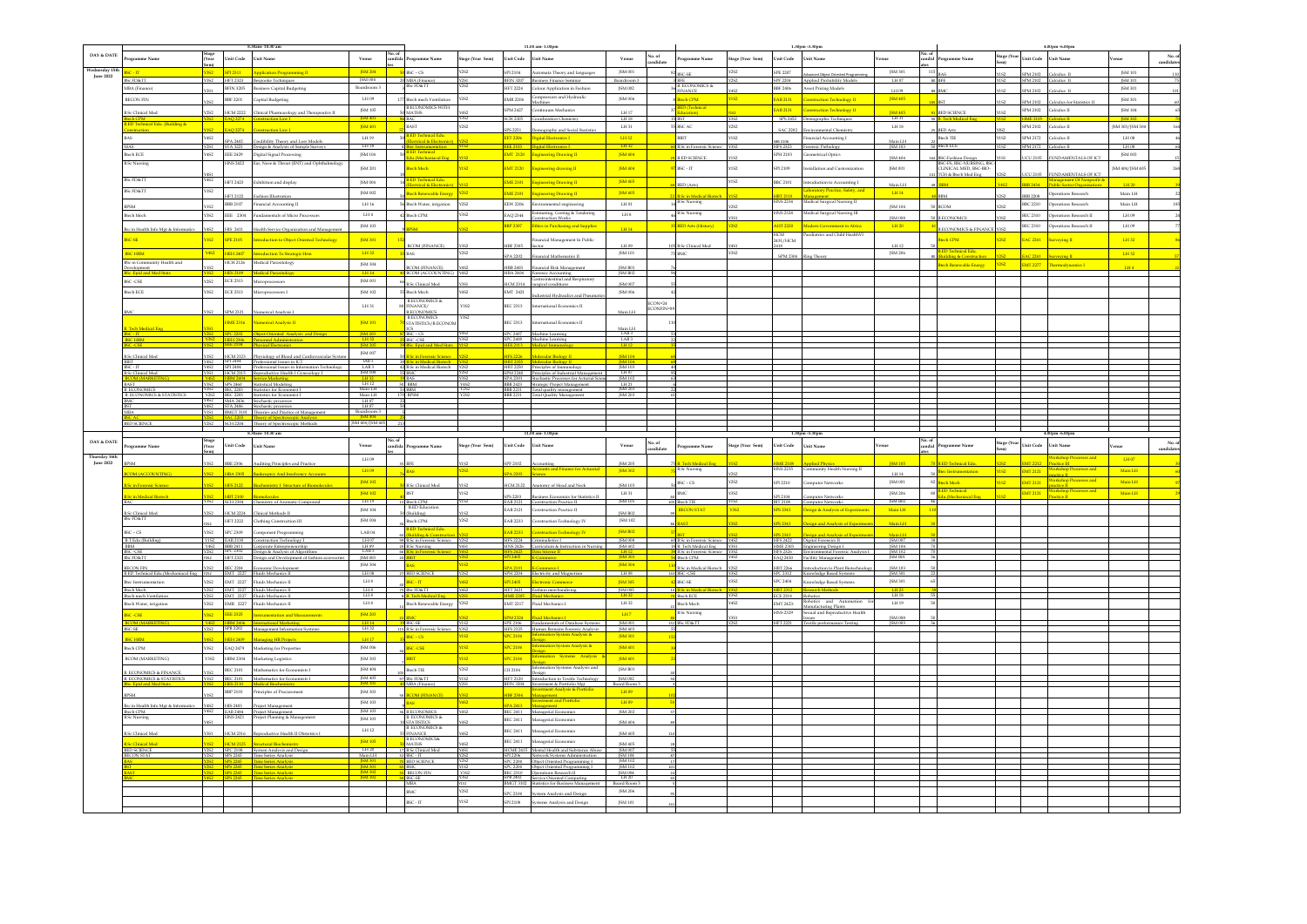|                        |                                                                 |                   |                      | 8.30am-10.30 am                                                                               |                                         |                      |                                                        |                  |                      | 11.00 am-1.00pm                                                                |                                                                   |                     |                                                 |                               |                     | 1.30pm -3.30pm                                                                     |                   |        |                                                       |                                         |                       | 4.00pm -6.00pm                                                                                 |                |                      |
|------------------------|-----------------------------------------------------------------|-------------------|----------------------|-----------------------------------------------------------------------------------------------|-----------------------------------------|----------------------|--------------------------------------------------------|------------------|----------------------|--------------------------------------------------------------------------------|-------------------------------------------------------------------|---------------------|-------------------------------------------------|-------------------------------|---------------------|------------------------------------------------------------------------------------|-------------------|--------|-------------------------------------------------------|-----------------------------------------|-----------------------|------------------------------------------------------------------------------------------------|----------------|----------------------|
| DAY & DATE             | ogramme Name                                                    | Stage<br>(Year    | <b>Unit Code</b>     | Unit Name                                                                                     | Venue                                   | candida <sup>1</sup> | rogramme Name                                          | Stage (Year Sem) | <b>Unit Code</b>     | <b>Unit Name</b>                                                               | Venue                                                             | No. of<br>candidate | rogramme Name                                   | Stage (Year Sem)              | Unit Code Unit Name |                                                                                    | enue              |        | candid Programme Name                                 | Stage (Year Unit Code Unit Name<br>Sem) |                       |                                                                                                | enue           | No. of<br>candidates |
|                        |                                                                 |                   |                      |                                                                                               |                                         |                      |                                                        |                  |                      |                                                                                |                                                                   |                     |                                                 |                               |                     |                                                                                    |                   |        |                                                       |                                         |                       |                                                                                                |                |                      |
| riday 17th Jun<br>2022 | ic in Forensic Scienc                                           |                   | HPS 2221             | Biochemistry III- Metabolism of Lipids                                                        | LH14                                    |                      | Btec Instrumentation                                   | Y1S2             | <b>EEE 2107</b>      | Analogue Electronics I                                                         | $\mathop{\rm LH}\nolimits$ 08                                     |                     | ED SCIENCE                                      |                               | SPI 2102            | Computer Organization                                                              | JSM 405           |        |                                                       |                                         | <b>BT 2264</b>        |                                                                                                | <b>ISM 008</b> |                      |
|                        | c Nursing                                                       |                   | <b>HNS2321</b>       | <b>Biostatistics</b>                                                                          | LH12                                    |                      | Btech TIE                                              | 1S2              | EEE 2107             | Analogue Electronics I                                                         |                                                                   |                     |                                                 |                               |                     | EAB 2137 Construction Materials                                                    | <b>ISM 404</b>    |        | <mark>B.Sc in Medical Biotec</mark><br>B.ED Technical | Y2S2                                    |                       | $EMT 2226 \begin{tabular}{ c c } \hline Solid and Structure Mechanics \\ \hline \end{tabular}$ | JSM 101        |                      |
|                        | BSC AC                                                          | Y2S2              |                      |                                                                                               | LH19                                    |                      |                                                        |                  | SPM 2110             | Analytical Geometry                                                            | LH 08                                                             |                     | fucation)<br>ech CPM                            | <b>Y1S2</b>                   |                     | <b>EAB 2137</b> Construction Materials                                             | JSM 404           |        | Edu.(Mechaniacal Ene<br>105 Blech Mech                | <b>252</b>                              |                       | EMT 2226 Solid and Structure Mechan                                                            | ISM 101        |                      |
|                        |                                                                 |                   |                      | SCH 2204 Chemical Kinetics                                                                    |                                         |                      | <b>ED ARTS</b>                                         | 1S2              |                      |                                                                                | ISM 404                                                           |                     |                                                 |                               |                     |                                                                                    |                   |        |                                                       |                                         |                       | Solid and Structure Mechanic                                                                   |                |                      |
|                        | <b>B.Sc Clinical Med<br/>B.ED Arts (CRE)</b>                    | $\frac{2S2}{1S2}$ |                      | HCM 2223<br>Clinical Pathology I<br>ARE 2120 Comparative Religio                              | ISM 103                                 |                      | BED SCIENCE                                            | <b>CPIY</b>      | SPM 2110             | Analytical Geometry                                                            | ISM405/ISM 404                                                    |                     |                                                 |                               |                     | SPF 2203 Derivatives and Financial Markets                                         | LH 07             |        | Rtech mech Ventilation                                | non.                                    | FMT 2226              |                                                                                                | ISM 101        |                      |
|                        |                                                                 |                   |                      | Comparative Religion                                                                          | LH 17                                   |                      | <b>B.</b> Tech Medical Eng.                            |                  | <b>HME 2107</b>      | Applied Chemistry                                                              | ISM 203                                                           |                     | Btech Mech                                      | Y3S2                          |                     | $\begin{tabular}{ll} \bf{EMT} & \tt 2321 & Engineering Design II \\ \end{tabular}$ | $1.11\,14$        |        | 42 Btech Water, irrigation                            | 2S2                                     | <b>EMR 2226</b>       | Solid and Structura<br>Mechanics I                                                             | JSM 101        |                      |
|                        | <b>MRA</b>                                                      |                   |                      | BENT 3101 Entrepreneurship and Small Business Mgt                                             | Boardroom 3                             |                      |                                                        |                  |                      |                                                                                |                                                                   |                     | <b>Bloch CPM</b>                                | Y4S2                          |                     | EAA 2405 Environmental Impact Assessme                                             | LH4               |        | <b>Bas fortermonistics</b>                            |                                         | SPM 2270 Calculus III |                                                                                                | LH 09          |                      |
|                        |                                                                 |                   |                      |                                                                                               | ISM 102                                 |                      | Sc in Medical Biotech<br><b>B.ED Technical</b>         |                  | HBT 2267             | lasic Metabolism II<br>SPM 2161 Chemistry II                                   | ISM 201                                                           |                     | <b>B.Sc Nursing</b>                             |                               |                     | and Audit<br>HNS 2125 Fundamentals of Nursing II                                   |                   |        | och FCE                                               |                                         |                       | SPM 2270 Calculus III                                                                          | LH 09          |                      |
|                        | <b>B.Sc Clinical Med</b>                                        |                   |                      | HCME 2308 Freidernielnes and Biostatistic                                                     | LH31                                    |                      | idu.(Mechaniacal Eng                                   |                  |                      |                                                                                | <b>ISM 204</b>                                                    |                     |                                                 |                               |                     |                                                                                    | <b>ISM 104</b>    | 185    |                                                       |                                         |                       |                                                                                                | H09            |                      |
|                        | D Arts                                                          |                   |                      | SPA 2412 Financial Risk management<br>EDU 2203 General Teaching Methods                       | JSM 101                                 |                      | tech Mech<br><b>Bsc in Health Info Mgt &amp;</b>       |                  | HIS 2409             | SPM 2161 Chemistry II<br>Data Warehousing & Mining                             | JSM 204                                                           |                     | <b>BCOM</b><br>B.ED (Kiswahili)                 | Y3S2<br>Y152                  | <b>ASK 2121</b>     | HCOB 2503 Introduction to Philosophy<br>Introduction to Theory and Pract           | LH 09             |        | ch TIE                                                |                                         | <b>BBP 2205</b>       | SPM 2270 Calculus III<br>uipment Handling and                                                  |                |                      |
|                        | D Technical Edu. (Building &                                    |                   |                      |                                                                                               |                                         |                      |                                                        |                  |                      |                                                                                | <b>ISM 101</b>                                                    |                     |                                                 |                               |                     | of Translation                                                                     | LH 21             |        | in Health Info Mgt &                                  |                                         |                       | gage a                                                                                         | LH32           |                      |
|                        | struction                                                       |                   | <b>EDU 2203</b>      | <b>General Teaching Methods</b>                                                               | <b>ISM 204</b>                          |                      | <b>BSC-SE</b>                                          | Y3S2             |                      | SPE 2306 Data Warehousing & Mining                                             | ISM 101                                                           |                     | <b>BSC-SE</b>                                   | <b>Y1S2</b>                   |                     | SPE 2107 Introduction to Web Technologies                                          | JSM 301           | 152    | armatics<br>ECONOMICS &                               |                                         | <b>HIS 2406</b>       | Monitoring and Evaluation                                                                      | TH 32          |                      |
|                        | serucium<br>D'Technical Edu. (Electrical &<br>ctronics) and the |                   |                      | EDU 2203 General Teaching Methods                                                             | <b>ISM 204</b>                          |                      | <b>BBIT</b>                                            | Y4S2             |                      | SPB 2403 Data Warehousing and Mining                                           | ISM 101                                                           |                     | nac.                                            | V3S2                          |                     | SCH 2305 Natural Product Chemistry                                                 | LH19              |        | <b>VIISTICS</b>                                       |                                         |                       | SPS 2342 Calculus III                                                                          | Main LH        |                      |
|                        |                                                                 |                   | <b>EDIT 2203</b>     |                                                                                               | JSM 204                                 |                      | Se Clinical Med                                        |                  |                      | and Theory                                                                     |                                                                   |                     | <b>ED Arts (Eng)</b>                            | <b>Y2S2</b>                   |                     | <b>AEN 2221</b> Phonetics and Phonol                                               | THAT.             |        |                                                       |                                         |                       |                                                                                                |                |                      |
|                        | 2 Technical Edu (Mechan                                         |                   |                      | <b>Ceneral Teaching Method</b>                                                                |                                         |                      | <b>BAST</b>                                            |                  | <b>ICM 2433</b>      | SPS 2250 Economic Statistics                                                   | $\begin{array}{r}\n[H14] \overline{)5M102} \\ [H32]\n\end{array}$ |                     |                                                 | Y1S2                          |                     | SBB 2110 Principles of Marketing                                                   | LH31              |        |                                                       |                                         |                       |                                                                                                |                |                      |
|                        | <b>BECON</b>                                                    |                   |                      | Y3S2 BEC 2314 History of Economic Thought I                                                   | LH21                                    |                      | <b>CONOMICS &amp;</b>                                  |                  |                      | <b>Economics Of Money &amp; Bankin</b>                                         |                                                                   |                     | BSC-IT                                          | Y4S2                          |                     | SP1 2208 Principles of Marketine                                                   | LH 31             |        |                                                       |                                         |                       |                                                                                                |                |                      |
|                        | <b>B.Sc in Forensic Science</b>                                 | Y1S2              |                      | HPS 2127 Human Anatomy II                                                                     | <b>ISM 008</b>                          |                      |                                                        |                  |                      | <b>EC 2212</b> Economics Of Money & Banking                                    | $\mathbf{L} \mathbf{H} \, \mathbf{32}$                            |                     | <b>BPSM</b>                                     | Y1S2                          | BBB 2111            | Principles of Marketing                                                            | Main LH           |        |                                                       |                                         |                       |                                                                                                |                |                      |
|                        | BSC - IT                                                        |                   |                      | Y3S2 SPI 2310 Information Systems Management                                                  | LH 23                                   |                      | <b>B. ECONOMICS &amp;</b><br><b>POILETINE</b>          |                  |                      | BEC 2212 Economics Of Money & Banking                                          | Main LH                                                           |                     | <b>COM</b>                                      |                               |                     | BBC 2112 Principles of Marketing                                                   | Main LH           |        |                                                       |                                         |                       |                                                                                                |                |                      |
|                        |                                                                 |                   | HRC 2305             |                                                                                               | JSM 301                                 |                      | <b>B.ECONOMICS</b>                                     |                  | <b>REC 2212</b>      |                                                                                |                                                                   |                     | BECON FIN                                       | Y352                          |                     | BEC 2315 Regional And Urban Economics                                              | LH 20             |        |                                                       |                                         |                       |                                                                                                |                |                      |
|                        |                                                                 |                   |                      | BBC 2107 Introduction to Accounting II                                                        | MAIN HALL                               |                      | <b>INANCE</b><br><b>MBA</b>                            | Y251             |                      | conomics Of Money & Banking<br>BHRM 3204 Employee Sourcing And                 | Main LH<br>Boardroom 3                                            |                     | <b>ECONOMICS &amp;</b>                          | Vice <sub>2</sub>             |                     |                                                                                    |                   |        |                                                       |                                         |                       |                                                                                                |                |                      |
|                        |                                                                 |                   | <b>SCH 2103</b>      |                                                                                               | LH 09                                   | 220                  | tech Mech                                              |                  |                      | vlooment<br>EMT 2411 Energy Resources and ma                                   | LHA                                                               |                     | <b>SCEDATT</b>                                  | <b>Y2S2</b>                   | <b>CARD</b>         | .<br>mession Modelling I<br>HFT 2221 Textile performance testing                   | <b>ISM 003</b>    |        |                                                       |                                         |                       |                                                                                                |                |                      |
|                        |                                                                 | <b>Y4S2</b>       |                      |                                                                                               | <b>ISM 206</b>                          |                      | 60 Btech Renewable Energy                              | Y2S2             |                      | EER 2209 HydroPower Technology I                                               | LH 24                                                             |                     | ECONOMIS &<br>ATISTICS                          | <b>Y3S2</b>                   |                     | SPS 2320 Theory of Estimation                                                      |                   |        |                                                       |                                         |                       |                                                                                                |                |                      |
|                        |                                                                 |                   |                      | SMA 2304 Measure and Integration<br>Y3S2 SMA 2304 Measure of Integration                      | <b>ISM 206</b>                          |                      | 50 BCOM                                                |                  |                      | BBC 2208 Intermediate Accounting II                                            | LH 09                                                             |                     |                                                 |                               |                     |                                                                                    | JSM 401           |        |                                                       |                                         |                       |                                                                                                |                |                      |
|                        | SC-CSE                                                          |                   |                      | SPC 2322 Metrics, Quality and Reliability                                                     | LH <sub>18</sub>                        |                      |                                                        |                  |                      | <b>Internet Application Program</b>                                            |                                                                   |                     |                                                 |                               |                     |                                                                                    |                   |        |                                                       |                                         |                       |                                                                                                |                |                      |
|                        | $BSC - CS$                                                      | Y3S2              | <b>SPC 2312</b>      | Microprocessor & Assembly language<br>Programming                                             | LH 32                                   |                      | 60 BBIT                                                | 292              | <b>SPC 2205</b>      | Internet Programming                                                           | <b>ISM 401</b>                                                    |                     |                                                 |                               |                     |                                                                                    |                   |        |                                                       |                                         |                       |                                                                                                |                |                      |
|                        | MBA (Finance)                                                   |                   |                      | BFIN 3206 Monetary Theory & Mgt                                                               | Boardroom 3                             |                      | <b>BED</b> (Technical                                  |                  |                      | EAQ 2245 Measurement of Building Works                                         | JSM 104                                                           |                     |                                                 |                               |                     |                                                                                    |                   |        |                                                       |                                         |                       |                                                                                                |                |                      |
|                        | <b>BSc FD&amp;TT</b>                                            |                   |                      | HFT 2123 Pattern drafting II                                                                  | <b>ISM 002</b>                          |                      | <b>Education</b><br><b>Btech CPM</b>                   |                  |                      | EAO 2245 Measurement of Building Works                                         | <b>ISM 104</b>                                                    |                     |                                                 |                               |                     |                                                                                    |                   |        |                                                       |                                         |                       |                                                                                                |                |                      |
|                        | <b>1.Sc</b> Clinical Med                                        |                   |                      | HCM 2126 Physiology of the Respiratory Syste<br><b>Probability &amp; Statistics L.</b>        | JSM 104                                 |                      | 50 BPSM<br><b>B.Sc Nursing</b>                         | Y3S2             |                      | BBB 2309 Negotiation Strategies and skills<br>HNS 2127 Nursing Theories        | JSM 205<br>ISM 202                                                |                     |                                                 |                               |                     |                                                                                    |                   |        |                                                       |                                         |                       |                                                                                                |                |                      |
|                        |                                                                 |                   |                      | SPS 2140 Probability & Statistics 1                                                           | 15M302                                  |                      | <b>BSc FD&amp;TT</b>                                   | Y3S2             |                      | HFT 2322 Pattern sizing and grading                                            | <b>ISM 004</b>                                                    |                     |                                                 |                               |                     |                                                                                    |                   |        |                                                       |                                         |                       |                                                                                                |                |                      |
|                        |                                                                 |                   | SPS 2140             | Probability & Statistics I                                                                    | JSM 303                                 |                      | <b>MBA</b>                                             | YISI.            |                      | <b>BSCM 3101</b> Procurement and Supply Chain<br>Management                    | Boardroom 3                                                       |                     |                                                 |                               |                     |                                                                                    |                   |        |                                                       |                                         |                       |                                                                                                |                |                      |
|                        |                                                                 |                   |                      |                                                                                               |                                         |                      | 15M 303<br>15M 304 101 BST                             |                  |                      | Project Ouality & Risk Management                                              | <b>ISM 205</b>                                                    |                     |                                                 |                               |                     |                                                                                    |                   |        |                                                       |                                         |                       |                                                                                                |                |                      |
|                        |                                                                 |                   |                      | SPM 2140 Probability and Statistics I                                                         | <b>JSM 006</b>                          |                      |                                                        | Y4S2             |                      | STA 2408 Regression Modelling II<br>SPA 2303 Risk theory for actuarial science | [SM 103]<br>L <sub>H31</sub>                                      |                     |                                                 |                               |                     |                                                                                    |                   |        |                                                       |                                         |                       |                                                                                                |                |                      |
|                        |                                                                 |                   |                      | VIS2 SPS 2140 Probability and Statistics 1<br>VIS2 STA 2140 Probability and Statistics 1      | $\frac{\text{ISM 105}}{\text{ISM 401}}$ |                      | $152$ RSC - CS                                         | Y2S2             |                      | SPC 2209 Software Engineering SM B01 ISM B01                                   |                                                                   |                     |                                                 |                               |                     |                                                                                    |                   |        |                                                       |                                         |                       |                                                                                                |                |                      |
|                        | <b>B. ECONOMICS &amp; STATISTICS</b><br>r.m                     |                   |                      | 2S2 SPS 2140 Probability and Statistics I                                                     | JSM 401                                 |                      | 97 Btech ECE<br>sch TIE.                               |                  |                      | CII 2208 Software Engineering                                                  | SSM B02<br><b>ISM BO2</b>                                         |                     |                                                 |                               |                     |                                                                                    |                   |        |                                                       |                                         |                       |                                                                                                |                |                      |
|                        |                                                                 |                   |                      | SP SPM 2345 Statistical Programming I<br>SP SPS 2247 Statistical programming I                | $\frac{\text{JSM 305}}{\text{JSM B02}}$ |                      | MAS                                                    |                  |                      | STA 3226 Survival Analysis Theory & Methods                                    | $\frac{\text{LH}19}{\text{LH}16}$                                 |                     |                                                 |                               |                     |                                                                                    |                   |        |                                                       |                                         |                       |                                                                                                |                |                      |
|                        |                                                                 |                   |                      | SPS 2247 Statistical programming 1<br>HFT 2220 Textile Design and decoration techniques       | <b>ISM B02</b>                          |                      | 74 BAST                                                | Y3S2             |                      | SPS 2443 Time Series I                                                         |                                                                   |                     |                                                 |                               |                     |                                                                                    |                   |        |                                                       |                                         |                       |                                                                                                |                |                      |
|                        | <b>B.Sc Nursine</b>                                             |                   |                      | Y4S1 HNS 2423 Trauma, Emergency & Critical Care Nursing                                       | $\frac{LH22}{JSM 202}$                  |                      |                                                        |                  |                      |                                                                                |                                                                   |                     |                                                 |                               |                     |                                                                                    |                   |        |                                                       |                                         |                       |                                                                                                |                |                      |
|                        |                                                                 |                   |                      |                                                                                               |                                         |                      |                                                        |                  |                      |                                                                                |                                                                   |                     |                                                 |                               |                     |                                                                                    |                   |        |                                                       |                                         |                       |                                                                                                |                |                      |
|                        |                                                                 |                   |                      |                                                                                               |                                         |                      |                                                        |                  |                      |                                                                                |                                                                   |                     |                                                 |                               |                     |                                                                                    |                   |        |                                                       |                                         |                       |                                                                                                |                |                      |
|                        |                                                                 |                   |                      | 8 90am, 10 90 am                                                                              |                                         |                      |                                                        |                  |                      |                                                                                |                                                                   |                     |                                                 |                               |                     |                                                                                    |                   |        |                                                       |                                         |                       |                                                                                                |                |                      |
| DAY & DATE             | rogramme Name                                                   |                   | Unit Code            | Unit Name                                                                                     | Venue                                   |                      | candida Programme Name                                 | Stage (Year Sem) | Unit Code Unit Name  |                                                                                | Venue                                                             |                     | rogramme Name                                   | Stage (Year Sem)              | Unit Code           | <b>Unit Name</b>                                                                   | znue              | candid | ogramme Name                                          | Stage (Year Unit Code<br>Sem)           |                       | Unit Name                                                                                      | enue           |                      |
| Monday 20th            | <b>Btech ECE</b>                                                |                   |                      |                                                                                               |                                         |                      | 50 BST                                                 | <b>Y4S2</b>      |                      |                                                                                |                                                                   | No. of<br>candidate | <b>BCOM</b>                                     | Y4S2                          |                     |                                                                                    |                   |        |                                                       |                                         | <b>ICS 2308</b>       |                                                                                                |                | No. of<br>candidates |
| June, 2022             |                                                                 |                   |                      | Y4S2 ECE 2424 Advanced topics in computer Technology<br>Y3S2 SPM 2323 Analytical Applied Math | JSM B01<br>ISM 102                      |                      | <b>ZAN</b>                                             |                  |                      | STA 2498 Bayesian Inference II                                                 | JSM 002<br>LH19                                                   |                     |                                                 |                               |                     | HCOB 2506 Constitution And Governance<br>EAC 2164 Construction Plant an            | <b>ISM 206</b>    |        |                                                       |                                         |                       | Artificial intelligence                                                                        |                |                      |
|                        |                                                                 |                   | <b>STA 2395</b>      | esian Inference I                                                                             | LH 07                                   |                      | .<br>Tech Medical Eng                                  |                  | HME 2109             | omplex Variables and Transforms                                                | <b>ISM B01</b>                                                    |                     | Rech CPM<br>RED (Technical<br>ducation-Building | YIS2                          |                     | EAC 2164 Construction Plant and Equipment                                          | M RD              |        | <b>ISC HRM</b>                                        |                                         | <b>IEH 2408</b>       | orary fectors in Hr                                                                            |                |                      |
|                        |                                                                 |                   |                      |                                                                                               | 1.14.07                                 |                      | 50 Btech CPM                                           | Y4S2             | <b>EAB 2485</b>      | Construction Project Monitoring and                                            | ISM B02                                                           |                     | 3.Sc Nursing                                    |                               |                     | HNS 2326 Educational Psychology                                                    |                   |        | <b>BED ARTS (History)</b>                             | CPCV                                    |                       | AHT 2221 Gender Relations in Africa                                                            | LH 20          |                      |
|                        | Rtoch CPM                                                       | <b>V2S2</b>       | <b>STA 2395</b>      | Bayesian Inference I                                                                          | ISM 006                                 |                      |                                                        | Y2S2             |                      | Evaluation                                                                     | <b>ISM 206</b>                                                    |                     | <b>B.ED Arts (Literature)</b>                   | Y <sub>1</sub> S <sub>2</sub> |                     | ALT 2121 Literature and Contemporary                                               |                   |        | <b>R</b> From Maths                                   |                                         |                       | SPM 2203 Vector Analysis                                                                       | <b>PD H 1</b>  |                      |
|                        |                                                                 |                   |                      | EAA 2212 Building Design Studio I                                                             |                                         |                      | 86 BAS                                                 |                  | SPC 2203             | Data Base Management Systems                                                   |                                                                   |                     |                                                 |                               |                     |                                                                                    | SM 205            |        |                                                       |                                         |                       |                                                                                                |                |                      |
|                        | $C-IT$                                                          |                   | SPI 2106<br>HBF 2404 | <b>Computer Operating System</b>                                                              | ISM 404<br>LH 09                        |                      | <b>Btech TIE</b><br>76 BSC - IT                        | Y2S2             | CII 2203<br>SPI 2208 | Database Manaeement Systems<br>Database Management Systems                     | LH14<br><b>ISM 101</b>                                            |                     | <b>46 BCOM (MARKETING)</b> Y3S<br>LED Technical | Y2S2                          |                     | writine<br>HBM 2305 Marketine Research<br>EMT 2225 Mechanics of Machines II        |                   |        | <b>BED Arts YIS2</b>                                  |                                         |                       | SPM 2203 Vector Analysis                                                                       | LH 09<br>LH 09 |                      |
|                        | <b>BCOM (FINANCE</b>                                            | CRS3              |                      | Contemporary Issues in ${\rm FM}$                                                             |                                         |                      | <b>B.ED</b> Arts                                       |                  |                      |                                                                                |                                                                   |                     | du. (Mechaniacal Ens                            |                               |                     |                                                                                    | H OR              |        |                                                       |                                         | <b>SPM 2203</b>       | Vector Analysis                                                                                |                |                      |
|                        | Btech Mech                                                      | visto –           |                      | Y3S2 EMT 2235 Fluids Mechanics IV                                                             | $1.14\,$ 4                              |                      |                                                        | Y2 S2            |                      | EDU 2201 Education Guidance and Counselling                                    | ISM 404                                                           | 171                 | <b>B.Sc Clinical Med</b>                        | Y4S1                          |                     | HCM 2411 Orthopedic and Surgery/Interna<br>Medicine IV                             | <b>ISM 103</b>    |        | <b>BED</b> Science                                    |                                         |                       | SPM 2203 Vector Analysis                                                                       | H.I nisM       |                      |
|                        | <b>B.ED Arts (History</b>                                       |                   | AHT 2121             | History of Kenya                                                                              | LH 20                                   |                      | 26 <mark>B.ED Technical Edu</mark>                     | <b>Y2S2</b>      |                      | <b>EDU 2201</b> Education Guidance and Counselling                             | ISM 405                                                           |                     | Btech TIE                                       | Y2S2                          |                     | EEE 2104 Physical Electronics                                                      | LH 09             |        |                                                       |                                         |                       |                                                                                                |                |                      |
|                        |                                                                 |                   |                      | HME 2202 Human Anatomy and Physiology II                                                      | LH 12                                   |                      | B.ED Technical Edu.                                    |                  |                      | EDU 2201 Education Guidance and Counselling                                    | <b>15M 405</b>                                                    |                     | <b>B.ED Technical Edu.</b>                      |                               |                     | EEE 2201 Physical Electronics                                                      | LH 09             |        |                                                       |                                         |                       |                                                                                                |                |                      |
|                        | <b>B.</b> Tech Medical En-                                      | 2S2               |                      | Intermediate Macro Economics                                                                  | LH32                                    |                      | <b>(Electrical &amp; Electrical</b>                    |                  |                      | EDU 2201 Education Guidance and Counselling                                    |                                                                   |                     | <b>lectrical &amp; Electr</b><br>Btech ECE      | Y1S2                          |                     | EEE 2104 Physical Electronics I                                                    | H 09              |        |                                                       |                                         |                       |                                                                                                |                |                      |
|                        |                                                                 |                   | <b>BBC 2213</b>      |                                                                                               |                                         |                      | Edu.(Mechaniacal Eng                                   | <b>V2S2</b>      |                      |                                                                                | ISM 405                                                           |                     |                                                 |                               |                     | <b>EEE 2201</b> Principles of Electrical Technole                                  |                   |        |                                                       |                                         |                       |                                                                                                |                |                      |
|                        |                                                                 |                   |                      | 282 BBC 2213 Intermediate Macro Economics                                                     | LH32                                    |                      | <b>BED</b> Science                                     |                  |                      | EDU 2201 Education Guidance and Counselling                                    | Main LH/LH09                                                      |                     | D Technical<br>1.(Mechaniacal Eng               |                               |                     |                                                                                    |                   |        |                                                       |                                         |                       |                                                                                                |                |                      |
|                        | <b>BCOM</b>                                                     | Y2S2              |                      | Y2S2 BBC 2213 Intermediate Macro Economics                                                    | Main LH<br>Main LH                      |                      | 218 B.Sc in Medical Biotech                            | Y2S2<br>Y1S2     |                      | HBT 2261 Environmental Biotechnology                                           | ISM ODS<br>ISM 003                                                |                     | ch Mech<br><b>ECONOMICS &amp;</b>               |                               | EE 2201             | Principles of electrical techno-                                                   | M 401             |        |                                                       |                                         |                       |                                                                                                |                |                      |
|                        | <b>BED ART</b> (Bus. Srtudies)                                  |                   | <b>BBC 2213</b>      | Intermediate Macro Economics                                                                  | <b>ISM 101</b>                          |                      | 50 BST<br><b>B.Sc Clinical Med</b>                     |                  | SPS 2144             | Exploratory Data Analysis                                                      | <b>JSM 007</b>                                                    |                     | <b>IATHEMATICS</b><br><b>ECONOMIS</b>           |                               | <b>BEC 2409</b>     | Production Economics<br>BEC 2409 Production Economics                              | SM 403<br>ISM 405 |        |                                                       |                                         |                       |                                                                                                |                |                      |
|                        |                                                                 |                   |                      | BEC 2213 Intermediate Macroeconomics That                                                     | <b>JSM 101</b>                          |                      | 41 B.Sc Nursing                                        |                  |                      | HCM 2318 Health System Management I<br>HNS 2122 Human Anatomy II               | <b>ISM 006</b>                                                    |                     | hD Applied Maths                                |                               |                     | SMA 4140 Reimannian Geometry                                                       |                   |        |                                                       |                                         |                       |                                                                                                |                |                      |
|                        | <b>ECONOMICS &amp; STATISTICS</b>                               |                   |                      | 252 BEC 2213 Intermediate Macroeconomics Theory                                               | JSM 401                                 | 105                  | <b>BSC HRM</b>                                         | Y4S2             |                      | Human Resource Information                                                     | LH 20                                                             |                     | $\overline{\text{BIT}}$                         | <b>Y4S2</b>                   |                     | 8B 2401 Strategic Planning and Mana                                                |                   |        |                                                       |                                         |                       |                                                                                                |                |                      |
|                        |                                                                 | Y2S2              | <b>BEC 2213</b>      | Intermediate Macroeconomics Theory                                                            | JSM 401                                 |                      | <b>BSC HRM</b>                                         | <b>Y3S2</b>      |                      | HEH 2410 Systems<br>Human Resource Insurance And Risk                          | LH 12                                                             |                     |                                                 |                               |                     |                                                                                    |                   |        |                                                       |                                         |                       |                                                                                                |                |                      |
|                        | <b>B.ECONOMICS</b>                                              |                   |                      |                                                                                               | LH 24                                   |                      | BSC-TT                                                 | Y1S2             | SPI 2110             |                                                                                |                                                                   |                     |                                                 |                               |                     |                                                                                    |                   |        |                                                       |                                         |                       |                                                                                                |                |                      |
|                        |                                                                 | 10 <sup>2</sup>   | BBB 2410             | adership In Public & Private Sector                                                           |                                         |                      |                                                        |                  |                      | dution<br>Management<br><b>Construction to Database</b>                        | <b>ISM 301</b>                                                    |                     |                                                 |                               |                     |                                                                                    |                   |        |                                                       |                                         |                       |                                                                                                |                |                      |
|                        |                                                                 |                   | Y4S2 SPA 2410        | Life Assurance for Actuarial Science                                                          | LH 31                                   |                      | 50 BSC-CSE                                             | Y2S2             | SPI 2110             | Management Systems<br>Introduction to Database<br><b>Janagement Systems</b>    | <b>ISM 307</b>                                                    |                     |                                                 |                               |                     |                                                                                    |                   |        |                                                       |                                         |                       |                                                                                                |                |                      |
|                        |                                                                 |                   |                      | STA 2300 Linear programming                                                                   | <b>JSM 102</b>                          |                      | Btec Instrumentation                                   | Y2S2             |                      | EMT 2225 Mechanics of Machines II                                              | $LH$ <sub>08</sub>                                                |                     |                                                 |                               |                     |                                                                                    |                   |        |                                                       |                                         |                       |                                                                                                |                |                      |
|                        | <b>B.Sc Clinical Med</b>                                        |                   |                      | HCM 2321 Medical Disorders of the Cardiovascular System                                       | JSM 002                                 |                      | <b>Btech Mech</b>                                      | Y2S2             |                      | EMT 2225 Mechanics of Machines II                                              | $1\mathrm{H}\,08$                                                 |                     |                                                 |                               |                     |                                                                                    |                   |        |                                                       |                                         |                       |                                                                                                |                |                      |
|                        | in Forensic Scienc<br><b>B.Sc Nursing</b>                       |                   |                      | VIS2 HPS 2125 Medical Physiology II<br>VIS2 HNS 2124 Medical Physiology II                    | <b>ISM B02</b><br><b>ISM B02</b>        |                      | <b>Rech mech Ven</b><br>50 Btech Renewable Energy Y2S2 |                  |                      | <b>EMT</b> 2225 Mechanics of Machines II<br>EMT 2225 Mechanics of Machines II  | $\frac{\text{LH 08}}{\text{LH 08}}$                               |                     |                                                 |                               |                     |                                                                                    |                   |        |                                                       |                                         |                       |                                                                                                |                |                      |
|                        | RSc. Epid and Med Stats                                         |                   |                      | YIS2 HES 2112 Medical Statistics I                                                            | JSM 008                                 |                      | 40 B.ECONOMICS                                         | Y252             |                      | BEC 2214 Met in New Global Economy                                             | ISM 203                                                           |                     |                                                 |                               |                     |                                                                                    |                   |        |                                                       |                                         |                       |                                                                                                |                |                      |
|                        |                                                                 |                   |                      | Y4S2 SPC 2310 Mobile Computing                                                                | JSM 405                                 |                      | <b>MATHEMATICS</b>                                     | Y2S2             | <b>BEC 2214</b>      | Mgt in New Global Economy                                                      |                                                                   |                     |                                                 |                               |                     |                                                                                    |                   |        |                                                       |                                         |                       |                                                                                                |                |                      |
|                        |                                                                 |                   |                      |                                                                                               | <b>JSM 405</b><br><b>ISM 405</b>        |                      | Btech Water, irrigation Y2S2                           |                  |                      | SPM 2251 Numerical methods<br>SPS 2252 Principles of Statistical Inference     | $\frac{15M}{1H} \frac{203}{24}$<br>LH 31                          |                     |                                                 |                               |                     |                                                                                    |                   |        |                                                       |                                         |                       |                                                                                                |                |                      |
|                        | SC-IT                                                           |                   |                      | Y4S2 SPC 2208 Multimedia Systems                                                              | ISM 301                                 | 42                   | <b>DSM</b>                                             | Y3S2             |                      | BBP 2306 Procurement and Contract<br>Management                                | LH 17                                                             |                     |                                                 |                               |                     |                                                                                    |                   |        |                                                       |                                         |                       |                                                                                                |                |                      |
|                        |                                                                 |                   |                      | Y4S2 SPC 2208 Multimedia Systems                                                              | JSM 301                                 |                      | <b>AST</b>                                             |                  |                      | SPS 2352 Stochastic Decision Models I                                          | LH 04                                                             |                     |                                                 |                               |                     |                                                                                    |                   |        |                                                       |                                         |                       |                                                                                                |                |                      |
|                        | $SC - CS$                                                       |                   |                      | Y2S2 SPC 2208 Multimedia Systems                                                              | JSM 301                                 |                      |                                                        |                  |                      |                                                                                |                                                                   |                     |                                                 |                               |                     |                                                                                    |                   |        |                                                       |                                         |                       |                                                                                                |                |                      |
|                        |                                                                 |                   |                      | <b>Operating Systems I</b>                                                                    | JSM 302<br>JSM 104                      |                      |                                                        |                  |                      |                                                                                |                                                                   |                     |                                                 |                               |                     |                                                                                    |                   |        |                                                       |                                         |                       |                                                                                                |                |                      |
|                        |                                                                 |                   |                      | <b>Operating Systems I</b>                                                                    | <b>ISM 105</b>                          |                      |                                                        |                  |                      |                                                                                |                                                                   |                     |                                                 |                               |                     |                                                                                    |                   |        |                                                       |                                         |                       |                                                                                                |                |                      |
|                        | <b>D SCIENCE</b>                                                |                   |                      | Y152 SPC 2103 Operating Systems I                                                             | JSM 305<br>JSM 305                      |                      |                                                        |                  |                      |                                                                                |                                                                   |                     |                                                 |                               |                     |                                                                                    |                   |        |                                                       |                                         |                       |                                                                                                |                |                      |
|                        | Sc Clinical Med                                                 |                   |                      | 2S2 SPC 2103 Operating Systems I<br>Y2S2 HCM 2225 Physiology of the Gastrointestinal System   | <b>JSM 305</b>                          |                      |                                                        |                  |                      |                                                                                |                                                                   |                     |                                                 |                               |                     |                                                                                    |                   |        |                                                       |                                         |                       |                                                                                                |                |                      |
|                        | Btech ECE<br><b>BED SCIENCE (Biology</b>                        |                   |                      | Y3S2 EEE 2317 Power Electronics<br>YIS2 SBT 2102 Survey of plant kingdom                      | JSM 103<br>JSM 304<br>JSM 303           |                      |                                                        |                  |                      |                                                                                |                                                                   |                     |                                                 |                               |                     |                                                                                    |                   |        |                                                       |                                         |                       |                                                                                                |                |                      |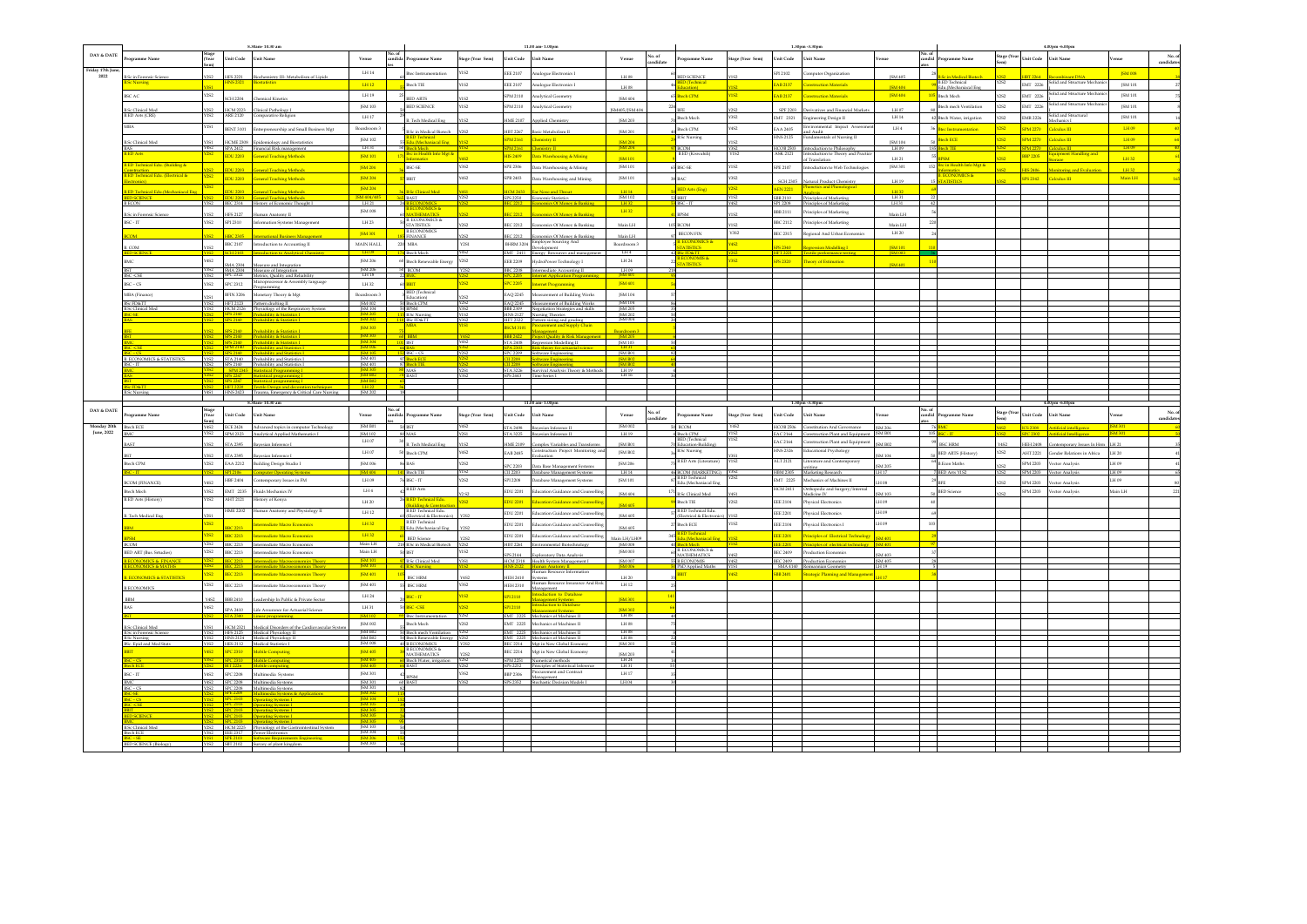|                             |                                                   |                |                             | 8.30am-10.30 am                                                          |                                      |                          |                                                               |                     |                     | 11.00 am-1.00pm                                                                         |                                   |                     |                                              |                     |                     | 1.30pm -3.30pm                                                                              |                                  |        |                                                          |                     |                 | 4.00pm -6.00pm                                           |                  |                      |
|-----------------------------|---------------------------------------------------|----------------|-----------------------------|--------------------------------------------------------------------------|--------------------------------------|--------------------------|---------------------------------------------------------------|---------------------|---------------------|-----------------------------------------------------------------------------------------|-----------------------------------|---------------------|----------------------------------------------|---------------------|---------------------|---------------------------------------------------------------------------------------------|----------------------------------|--------|----------------------------------------------------------|---------------------|-----------------|----------------------------------------------------------|------------------|----------------------|
| DAY & DATE                  | tramme Name                                       | Stage<br>(Year |                             | Unit Code Unit Name                                                      | Venue                                | No. of<br>andida         | ogramme Name                                                  | Stage (Year Sem)    | Unit Code Unit Name |                                                                                         | Venue                             | No. of<br>candidate | ogramme Name                                 | Stage (Year Sem)    | Unit Code Unit Name |                                                                                             | enue                             |        | candid Programme Name                                    | Stage (Year<br>Sem) | Unit Code       | <b>Unit Name</b>                                         | rnue             | No. of<br>candidates |
| Tuesday 21st Jun            |                                                   |                |                             |                                                                          |                                      |                          |                                                               |                     |                     |                                                                                         |                                   |                     |                                              |                     |                     |                                                                                             |                                  |        |                                                          |                     |                 |                                                          |                  |                      |
| 2022                        | <b>BSC-SE</b>                                     | <b>Y2S2</b>    | SPE 2206                    | Advanced Database Programming                                            | JSM 001                              |                          | hd. BA                                                        | YISI <sup>.</sup>   |                     | DMGT 4102 Advanced Business Statistics                                                  | Boardroom 3                       |                     | <b>LECONOMICS</b>                            |                     | <b>IEC 2309</b>     | Advanced Macroeconomic Theory                                                               | H.I nish                         |        | <b>BSC-CSE</b>                                           | nsz.                |                 | EEE 2105 Circuit and Network theory                      | <b>JSM 403</b>   |                      |
|                             | $\operatorname{ch} \operatorname{ECE}$            | Y3S2           | <b>ECE 2314</b>             | Analogue Filters                                                         | JSM 002                              |                          |                                                               | Y2S2                |                     | SPM 2200 Aleebraic structures                                                           | JSM 101                           |                     | <b>B.ECONOMICS &amp;</b><br><b>TATISTICS</b> |                     | EC 2309             | Advanced Macroeconomic Theory                                                               | H.I nisl                         |        | Tech ECE                                                 | nsz.                |                 | EEE 2105 Circuit and Network theory                      | <b>JSM 404</b>   |                      |
|                             | Sc in Medical Biotech                             |                | HBT 2137                    | Atomic Structure and Periodic Table                                      | ISM 102                              |                          | Itech Water, irrigation                                       | Y2S2                |                     | EEW 2208 Basic electrical machines                                                      | LH 32                             |                     | B.ECONOMICS $\&$<br><b>INANCE</b>            |                     | EC 2309             | Advanced Macroeconomic Theory                                                               | fain LH                          |        | <b>Rioch TIE</b>                                         | YIS2                |                 | EEE 2105 Circuit and Network theory                      | <b>ISM 404</b>   | $\frac{1}{46}$       |
|                             | $SC - IT$                                         | Y2S2           | SPI 2209                    | Cloud Computing                                                          | <b>LAB3</b>                          |                          | <b>B.Sc Nursing</b>                                           |                     | <b>HNS 2123</b>     | Biochemistry II                                                                         |                                   |                     |                                              |                     |                     | Applied Mathematical Modelling &                                                            | H 19                             |        |                                                          |                     |                 |                                                          |                  |                      |
|                             | ch Moch                                           |                | Y4S2 EMT 2422               | <b>Control and Instrumentation</b>                                       | LH9                                  |                          | Btech TIE                                                     | Y1S2                |                     | BIT 2111 Computer Aided Design                                                          | ISM 104<br>JSM 006                |                     | hD ACM                                       |                     |                     | SMA 4170 Simulation                                                                         |                                  |        | <b>RPSM</b>                                              | <b>Y3S2</b>         |                 | HBC 2306 Company Law                                     | Main LH          | 35                   |
|                             |                                                   |                |                             |                                                                          |                                      |                          |                                                               |                     |                     |                                                                                         |                                   |                     | B. Tech Medical Eng<br>Sc Nursing            | Y3S1                | IME 2302 Biosensors | INS 2325 Community Health Nursing III                                                       | SM 006                           |        | D Toch                                                   |                     |                 |                                                          | Main LH          |                      |
|                             | di ECE                                            |                | Y2S2 ECE 2221               | <b>Control Engineering</b>                                               | LHS                                  |                          | <b>BSc FD&amp;TT</b>                                          | Y4S2                | BIT 2111            | Computer aided design                                                                   | ISM 005                           |                     |                                              |                     |                     |                                                                                             | ISM B01                          |        | ctrical & Electronics)<br><b>D</b> Tech<br>nical Edu     |                     |                 | ICS 2174 Computer Programming I                          | LH 09            | -69                  |
|                             | ch TIE                                            |                | Y2S2 ECE 2206               | <b>Control Engineering I</b>                                             | $L = 1$                              |                          | Btech mech Ventilation<br><b>RED Technical</b>                | Y2S2                |                     | EMT 2220 Computer Aided Drawine                                                         | <b>JSM 006</b>                    |                     | BSC-CSE                                      | $\sqrt{3}S2$        | <b>SCC 2405</b>     | Computer System engineering<br>Project Management                                           | LH18                             |        | 22 <b>(Electrical &amp; Electronics</b> )                |                     |                 | <b>SMA 2370</b> Engineering Mathematics IV               | LH 07            |                      |
|                             | $SC - CS$                                         |                | Y2S2 SPC 2207               | Digital Logic                                                            | <b>ISM 401</b>                       |                          | Edu.(Mechaniacal Ene                                          | Y2S2                |                     | EMT 2220 Computer Aided Drawing                                                         | ISM R01                           |                     | <b>BED</b> Science                           | Y2S2                |                     | SZL 2203 Developmental Biology                                                              | <b>SM 405</b>                    |        | <b>B.PSM</b>                                             | VIS2.               | <b>BBC 2110</b> | uction to Business<br>istics.                            | <b>JSM 301</b>   | $-61$                |
|                             | $sc.\pi$                                          |                | YIS2 SPC 2207               | Digital Logic                                                            | <b>JSM 305</b>                       |                          | Btech Mech                                                    | Y2S2                |                     | EMT 2220 Computer Aided Drawing                                                         | JSM B02                           |                     | <b>BBM</b>                                   | <b>Y2S2</b>         |                     | BBB 2210 Financial Management                                                               | LH 09                            |        | <b>BED</b> (Arts)                                        | $\frac{1}{252}$     | <b>BBC 2110</b> | uction to Business                                       | JSM 301          | 50                   |
|                             | <b>SCAC</b>                                       | <b>Y2S2</b>    | SCH 2207                    | lectrochemistry                                                          | LH18                                 |                          | ED Arts (Lit)                                                 |                     |                     | ALT 2221 Creative Writing                                                               | LH 17                             |                     | <b>BPSM</b>                                  | Y2S2                |                     | BBB 2210 Financial Management                                                               | H <sub>09</sub>                  |        | <b>RCOM</b>                                              | $152 -$             | BBC 2110 Star   |                                                          | <b>JSM 405</b>   | $-220$               |
|                             | <mark>c in Foren</mark>                           | <b>Y1S2</b>    | <b>HFS 2124</b>             | Ethics, Law and Human Rights I                                           | 35M 104                              |                          | <b>D</b> BMC                                                  | Y1S2                |                     | SPC 2106 Data Structures & Algorithms                                                   | ISM 206                           |                     | B.Sc in Forensic Science Y3S2                |                     |                     | HPS 2327 Hair Forensic Analysis                                                             | ISM 008                          |        | 55 B. Tech Medical Eng                                   |                     |                 | YIS2 HME 2110 Introduction to Program                    | LH09             |                      |
|                             |                                                   |                |                             | YIS2 SPA 2102 Financial Mathematics I                                    | [SM101]                              | 110                      | C-SE<br>$5$ BBIT                                              | Y2S2                |                     | SPC 2106 Data structures and Algorithms                                                 | MAIN HALL                         |                     | $BSC - CS$<br>$SC-IT$                        |                     |                     | SPI 2308 IT Project Management<br>SPI 2308 IT Project Management                            | <b>ISM 301</b><br><b>JSM 301</b> |        | in Modical Biotoch<br>B.ED Technical Edu. (Buildin; Y2S2 |                     |                 | HRT 2328 Introduction to Proc<br>SPM 2273 Mathematics IV | LH31<br>H08      |                      |
|                             | Sc Nursing                                        | Y2S2           |                             | SPA 2101 Financial Mathematics I<br>HNS 2231 Human Pathology             | JSM 007                              |                          | $BSC - CS$                                                    | Y1S2                |                     | SPC 2106 Data Structures and Algorithms                                                 | MAIN HALL                         |                     | 152 BED SCIENCE                              | Y192                |                     | SCH 2104 Organic Chemistry II                                                               | JSM 404                          |        | <b>Btech CPM</b>                                         | C2C                 |                 | SPM 2273 Mathematics IV                                  | $LH$ 08          |                      |
|                             |                                                   |                |                             | YIS2 BBC 2109 Insurance & Risk Management                                | <b>ISM 404/ISM 40</b>                |                          | BSC -CSE                                                      | Y1S2                |                     | SPC 2106 Data Structures and Algorithms                                                 | MAIN HALL                         |                     | BSC-SE                                       | Y3S2                |                     | Software Project Management                                                                 | ISM 204                          |        | B.ED Technical<br>65 Edu.(Mechaniacal Eng                |                     |                 |                                                          |                  |                      |
|                             |                                                   |                | <b>BBB 2108</b>             | <b>Insurance and Risk Manageme</b>                                       | <b>JSM 404</b>                       |                          | BSC-IT                                                        | Y2S2                |                     | SPC 2106 Data Structures and Aleorithms                                                 | LAB <sub>3</sub>                  |                     |                                              |                     | PE 2305             |                                                                                             |                                  |        |                                                          |                     |                 | SPM 2274 Mathematics IV                                  | $LH$ 08          |                      |
|                             |                                                   |                | <b>SBT 2203</b>             | <b>Introduction to Biochemistry</b>                                      | LH32                                 |                          | <b>Btech Mech</b>                                             | Y3S2                |                     | EEE 2303 Electrical Machines                                                            | LH 32                             |                     |                                              |                     |                     |                                                                                             |                                  |        | Arts (Kiswa                                              |                     |                 | <b>ASK 2220</b> Oral Literature                          | LH17             |                      |
|                             | <b>ED Arts (Kiswahili</b>                         | YIS2           | <b>ASK 2120</b>             | Introduction to the Study of Kiswa                                       | <b>ISM 204</b>                       |                          | Btec Instrumentation                                          | Y2S2                |                     | EEE 2213 Electrical Machines I                                                          | LH 32                             |                     |                                              |                     |                     |                                                                                             |                                  |        |                                                          |                     |                 |                                                          |                  |                      |
|                             | <b>Rech ECE</b>                                   | Y1S2           | <b>EMC 2103</b>             | Material Science                                                         | [SM B02]                             |                          |                                                               |                     |                     | SPH 2101 Electricity & Magnetism                                                        | LH 19                             |                     |                                              |                     |                     |                                                                                             |                                  |        |                                                          |                     |                 |                                                          |                  |                      |
|                             | tec Instrumentation                               | Y4S2           |                             | Y1S2 EMT 2214 Materials science I                                        | <b>ISM B01</b><br>LH 07              |                          | 60 BSC-CSE<br><b>B.ED Technical Edu</b>                       | Y2S2                |                     | SPC 2225 Electromagnetics I<br>SMA 2171 Engineering Mathematics II                      | $LH$ 08                           |                     |                                              |                     |                     |                                                                                             |                                  |        |                                                          |                     |                 |                                                          |                  |                      |
|                             |                                                   | Y3S2           | SPA 2405<br><b>SPM 2344</b> | Non-Life insurance Mathematics<br>Operation Research I                   | ISM 301                              |                          | Electrical & Electronics                                      |                     |                     |                                                                                         | JSM 204                           |                     |                                              |                     |                     |                                                                                             |                                  |        |                                                          |                     |                 |                                                          |                  |                      |
|                             |                                                   | Y3S2           | SPM 2344                    | SPM 2344 Operation Research I<br>Operation Research I                    | <b>ISM 301</b><br>ISM 301            |                          | 80 B.Sc in Medical Biotech Y3S2                               | Y1S2                |                     | HBT 2354 Genetic Resources and Conservation<br>SBB 2104 Introduction to Micro-Economics | <b>JSM 002</b><br>ISM 102         |                     |                                              |                     |                     |                                                                                             |                                  |        |                                                          |                     |                 |                                                          |                  |                      |
|                             |                                                   |                | <b>BBC 2209</b>             | Organizational Behaviour                                                 | $\operatorname{Main}$ LH             |                          | BBIT<br>BED (Technical Educati                                | Y1S2                | SPM 2171            | Mathematics II                                                                          | JSM 404                           |                     |                                              |                     |                     |                                                                                             |                                  |        |                                                          |                     |                 |                                                          |                  |                      |
|                             | <b>BCOM</b><br>lachelor of Science in Community   | Y2S2           | HCH 2121                    | Principles of Psychology                                                 | JSM 103                              |                          | 220 Buildine)<br><b>Btech Mech</b>                            | Y1S2                |                     | ${\rm SPM}$ 2171 $\cdots$ Mathematics II                                                | JSM 404                           |                     |                                              |                     |                     |                                                                                             |                                  |        |                                                          |                     |                 |                                                          |                  |                      |
|                             | alth and Development                              |                |                             | Quality Management Systems and Perfor                                    | ISM 005                              |                          | BED T. ed (Mechanical                                         | Y1S2                |                     | SPM 2171 Mathematics II                                                                 | ISM 405                           |                     |                                              |                     |                     |                                                                                             |                                  |        |                                                          |                     |                 |                                                          |                  |                      |
|                             | sc in Health Info Met & Informatics<br>ch ECE     | Y4S2           | HIS 2407<br>E 2545          | rovement.<br>diability Engineering                                       | LHA                                  |                          | tech CPM                                                      |                     | SPM 2171            | Mathematics II                                                                          | [SM 405]                          |                     |                                              |                     |                     |                                                                                             |                                  |        |                                                          |                     |                 |                                                          |                  |                      |
|                             |                                                   |                | <b>STA 2205</b>             | search and Data Managemen                                                | LH 31                                | 65                       | <b>BSC HRM</b>                                                | Y3S2                |                     | HEH 2309 Organizational Conflict Managemen                                              | LH 21                             |                     |                                              |                     |                     |                                                                                             |                                  |        |                                                          |                     |                 |                                                          |                  |                      |
|                             |                                                   | Y4S2           |                             | Survival Data Analysis                                                   | LH07                                 |                          | 10 B.Sc Clinical Med                                          | Y4S1                |                     | HCM 2418 Paediatrics and Child Health                                                   | <b>ISM 007</b>                    |                     |                                              |                     |                     |                                                                                             |                                  |        |                                                          |                     |                 |                                                          |                  |                      |
|                             | <b>Sc Nursing</b>                                 | <b>Y4S1</b>    | <b>INS 2425</b>             | <b>Theatre Nursing</b>                                                   | <b>ISM 008</b>                       |                          | <b>BST</b>                                                    | YIS2                | PS 2109             | Programming Methodology for<br>atistics                                                 | <b>ISM 203</b>                    |                     |                                              |                     |                     |                                                                                             |                                  |        |                                                          |                     |                 |                                                          |                  |                      |
|                             | ech Renewable Energy                              | Y2S2           | <b>EER 2208</b>             | Wind Energy                                                              | LH 24                                | $\overline{\phantom{a}}$ | $_{\rm BBM}$                                                  | Y4S2                |                     | BB 2424 Project Closure & Impact Study                                                  | LH 21                             |                     |                                              |                     |                     |                                                                                             |                                  |        |                                                          |                     |                 |                                                          |                  |                      |
|                             |                                                   |                |                             |                                                                          |                                      |                          |                                                               |                     |                     |                                                                                         |                                   |                     |                                              |                     |                     |                                                                                             |                                  |        |                                                          |                     |                 |                                                          |                  |                      |
|                             |                                                   |                |                             |                                                                          |                                      |                          |                                                               |                     |                     |                                                                                         | <b>ISM 301</b><br><b>ISM 302</b>  |                     |                                              |                     |                     |                                                                                             |                                  |        |                                                          |                     |                 |                                                          |                  |                      |
|                             |                                                   |                |                             |                                                                          |                                      |                          | mс                                                            | Y4S2                | ICS 2408            | Selected / Advanced Topics in<br>Computer Science                                       | $\rm L H\,18$                     |                     |                                              |                     |                     |                                                                                             |                                  |        |                                                          |                     |                 |                                                          |                  |                      |
|                             |                                                   |                |                             |                                                                          |                                      |                          | <b>BIT</b>                                                    | Y4S2                |                     | SPB 2404 Software Quality Management                                                    | ISM 105                           |                     |                                              |                     |                     |                                                                                             |                                  |        |                                                          |                     |                 |                                                          |                  |                      |
|                             |                                                   |                |                             | 30am-10.30 am                                                            |                                      |                          |                                                               |                     |                     |                                                                                         |                                   |                     |                                              |                     |                     |                                                                                             |                                  |        |                                                          |                     |                 |                                                          |                  |                      |
|                             |                                                   |                |                             |                                                                          |                                      |                          |                                                               |                     |                     | 00 am-1.00pm                                                                            |                                   |                     |                                              |                     |                     |                                                                                             |                                  |        |                                                          |                     |                 |                                                          |                  |                      |
| DAY & DATE                  |                                                   |                |                             |                                                                          |                                      |                          |                                                               |                     |                     |                                                                                         |                                   |                     |                                              |                     |                     |                                                                                             |                                  |        |                                                          |                     |                 |                                                          |                  |                      |
|                             | gramme Name                                       |                | Jnit Code                   | Jnit Name                                                                | Venue                                | candida                  | rogramme Name                                                 | tage (Year Sem)     | Jnit Code           | Unit Name                                                                               | Venue                             | No. of<br>indidate  | rogramme Name                                | tage (Year Sem)     | nit Code            | <b>Jnit Name</b>                                                                            |                                  | candid | ogramme Name                                             | Stage (Yea          | nit Code        | Jnit Name                                                | mue              | No. of<br>candidates |
| iednesdav 22n<br>June, 2022 | <b>B.Sc in Medical Biotech</b>                    |                |                             | HBT 2263 Bioanalytical Techniques I                                      | <b>ISM 008</b>                       |                          | 40 B.Sc in Forensic Science                                   |                     |                     | HFS 2426 Accidents and Mass Disasters                                                   | JSM 004                           |                     | <b>SC AC</b>                                 |                     |                     | SCH 2206 Introduction to unit operations                                                    | <b>TH18</b>                      |        | 25 B.Sc in Medical Biotech                               | Y3S2                |                 | HBT 2357 Down Stream Technology                          |                  |                      |
|                             | <b>ED</b> (Technical Education)                   | Y2S2<br>Y4S2   |                             | EAA 2213 Building Design Studio II<br>STA 2430 Categorical Data Analysis | $-11107$                             |                          | 57 <mark>Phd. BA<br/>50 B.Sc Nursing</mark>                   |                     | HNS 2126 Embryology |                                                                                         | L119                              |                     | $BSC - CS$                                   |                     |                     | SPC 2408 Artificial Neural Networks<br>SPM 2226 Classical Mechanics                         |                                  |        | 53 BCOM (ACCOUNTING) Y4S2                                |                     |                 | HBF 2303 Financial Statement Analysis                    | ISM 007<br>IH 22 |                      |
|                             |                                                   | Y4S2           | <b>SPC 2304</b>             | Computer System Security                                                 | LAB 04                               |                          | 38 Btech ECE                                                  | <b>Y1S2</b>         | SPC 2102            | Introduction to Computer<br>Architecture                                                | JSM 105                           |                     | hD Applied Maths                             | VIC1                |                     | SMA 4160 Computational Fluid Dynamics                                                       | FH 19                            |        |                                                          |                     |                 |                                                          |                  |                      |
|                             |                                                   |                | HBA 2405                    | Contemporary Issues In Management                                        | $\operatorname{LH}\operatorname{0S}$ |                          | <b>SC-CSE</b>                                                 | 1S2                 | SPC 2102            | Introduction to Computer                                                                | $_{\rm LAB \, 2}$                 |                     | <b>ED</b> Technical Edu.                     | $\sqrt{\text{1S2}}$ | EAA 2111            | Construction Drawing                                                                        |                                  |        |                                                          |                     |                 |                                                          |                  |                      |
|                             | <b>BCOM (ACCOUNTING)</b>                          | Y4S2           |                             | Seritrucou                                                               |                                      |                          |                                                               |                     |                     | Architecture<br>Introduction to Computer                                                |                                   |                     | Building & Constructi                        |                     |                     |                                                                                             |                                  |        |                                                          |                     |                 |                                                          |                  |                      |
|                             | <b>C-SE</b>                                       |                | Y1S2 SP1 2105               | Data Communication & Networks                                            | <b>ISM101</b>                        |                          | <b>Btech TIE</b>                                              | Y1S2                | CII 2103            | rchitecture                                                                             | ISM 105                           |                     | Btech CPM                                    | Y1S2                |                     | EAA 2111 Construction Drawing                                                               | LH 09                            |        |                                                          |                     |                 |                                                          |                  |                      |
|                             |                                                   | <b>Y1S2</b>    | SPI 2105                    | Data Communication and Networks                                          | JSM 001                              |                          |                                                               |                     | <b>SPC 2101</b>     | Introduction to Progra<br>Concente                                                      | <b>ISM 401</b>                    |                     | <b>D SCIENCE</b>                             | <b>YIS2</b>         | PH 2104             | <b>Introduction to Quantum Physics</b>                                                      | 34101                            |        |                                                          |                     |                 |                                                          |                  |                      |
|                             | $BSC - CS$<br>tech TIE                            | Y2S2           |                             | Y1S2 SPC 2105 Data Communications<br>EEE 2319 Data Communications        | JSM 001                              |                          | 152 BSC-SE<br>$40$ BSC - CS                                   | Y3S2<br>Y3S2        |                     | SPI 2309 T Research Methodology<br>SPI 2309 IT Research Methodoloev                     | $\frac{\text{LH}22}{\text{LH}21}$ |                     | Blech Mech                                   | <b>Y4S2</b>         |                     | EMT 2425 Plant drawing and Design [1104]<br>BBC 2214 Procurement & Logistic Met Main LH     | lain LH                          |        |                                                          |                     |                 |                                                          |                  |                      |
|                             | Itech Renewable Enery                             | Y2S2           | <b>EER 2207</b>             | Energy modelling and Simulation II                                       | JSM 006                              |                          | $SC - IT$                                                     |                     | PI 2309             | IT Research Methodolog                                                                  | LH 23                             |                     |                                              |                     |                     |                                                                                             |                                  |        |                                                          |                     |                 |                                                          |                  |                      |
|                             |                                                   | Y4S2           | <b>BBB 2406</b>             | Intrepreneurship & Small Business Developme                              | LH31                                 |                          | Btech mech Ventilation                                        | Y2S2                |                     | EMT 2218 Law for Engineers & Technologists                                              | JSM 403                           |                     |                                              | Y3S2                |                     |                                                                                             | H 31                             |        |                                                          |                     |                 |                                                          |                  |                      |
|                             | <b>BSc FD&amp;TT</b>                              | Y4S2           | <b>BBB 2406</b>             | Intrepreneurship and Small Development                                   | LH 31                                |                          | Itech Mech                                                    | <b>CPCV</b>         |                     | EMT 2215 Material Science II                                                            | JSM 301                           |                     | B. Tech Medical Eng                          | Y2S1                |                     | SCH 2308 Surface & Colloidal Chemistry<br>IME 2218 Thermodynamics of Medical<br>Engineering | <b>SM 008</b>                    |        |                                                          |                     |                 |                                                          |                  |                      |
|                             | <b>B.Sc Nursine</b>                               |                | Y3S1 HNS 2322               | Epidemiology and Demography                                              | JSM 007<br>ISM 005                   |                          | 50 Btech Water, irri<br><b>B. ECONOMICS &amp;</b>             | Y2S2                |                     | EMR 2215 Material Science II                                                            | ISM 301<br>LH 09                  |                     |                                              |                     |                     |                                                                                             |                                  |        |                                                          |                     |                 |                                                          |                  |                      |
|                             | in Forensic Sc<br><b>B.Sc in Forensic Science</b> | Y1S2           | <b>HPS 2328</b><br>HPS 2126 | nsic Toxicoloev I<br>Genetics I                                          | JSM 103                              |                          | <b>NANCE</b><br>60 B. Tech Medical Eng.                       | Y2S1                |                     | BBF 2402 Pensions Finance<br>HME 2203 Principles of Biochemistry                        | ISM 102                           |                     |                                              |                     |                     |                                                                                             |                                  |        |                                                          |                     |                 |                                                          |                  |                      |
|                             |                                                   |                |                             |                                                                          | ISM 102                              |                          |                                                               |                     | HCH 2125            | Principles of Biochen                                                                   |                                   |                     |                                              |                     |                     |                                                                                             |                                  |        |                                                          |                     |                 |                                                          |                  |                      |
|                             | lsc in Health Info Mgt & Informatics              | Y4S2           | HIS 2410                    | lealth Economics                                                         |                                      |                          | Bachelor of Science in<br>Community Health and<br>Development |                     |                     |                                                                                         | JSM 102                           |                     |                                              |                     |                     |                                                                                             |                                  |        |                                                          |                     |                 |                                                          |                  |                      |
|                             | <b>D SCIENCE</b>                                  |                | Y1S2 5ZL 2103               | nvertebrate Zoology                                                      | JSM 303                              |                          | <b>BCOM (ACCOUNTING)</b> Y3S2                                 |                     |                     | HBA 2304 Public Sector Accounting                                                       | <b>ISM 204</b>                    |                     |                                              |                     |                     |                                                                                             |                                  |        |                                                          |                     |                 |                                                          |                  |                      |
|                             | <b>B.Sc in Medical Biotech</b>                    |                | HBT 2121                    | Medical Genetics I                                                       | <b>ISM 103</b>                       |                          | Itech ECE                                                     | Y3S2                |                     | ECE 2426 Research and Projects in Engineer                                              | $\rm LH\,18$                      |                     |                                              |                     |                     |                                                                                             |                                  |        |                                                          |                     |                 |                                                          |                  |                      |
|                             |                                                   |                |                             | Y2S2 SPI 2202 Network Design and Management                              | LAB <sub>2</sub>                     |                          | <b>AST</b>                                                    |                     | SPS 2445            | arch Methodo                                                                            | ISM 001                           |                     |                                              |                     |                     |                                                                                             |                                  |        |                                                          |                     |                 |                                                          |                  |                      |
|                             | BED SCIENCE                                       | <b>Y2S2</b>    |                             | SCH 2203 Organic Chemistry III                                           | Main LH                              |                          | 213 BMC                                                       | Y352                | SPS 2445            | Research Methodology                                                                    | ISM 001                           |                     |                                              |                     |                     |                                                                                             |                                  |        |                                                          |                     |                 |                                                          |                  |                      |
|                             |                                                   | Y252           | <b>BBB 2207</b>             | Organizational theory and behavior                                       | JSM 405                              |                          | <b>22 BPSM</b>                                                | Y3S2                |                     | BEC 2312 Research Methodology                                                           | JSM 003                           |                     |                                              |                     |                     |                                                                                             |                                  |        |                                                          |                     |                 |                                                          |                  |                      |
|                             |                                                   | Y4S2           | <b>SMA 2423</b>             | Partial Differential Equatio                                             | $1.14\,24$                           |                          | 60 BSC HRM                                                    | Y352                |                     | HPS 2111 Research Methodology                                                           | JSM 004                           |                     |                                              |                     |                     |                                                                                             |                                  |        |                                                          |                     |                 |                                                          |                  |                      |
|                             | ch Mech                                           |                | YIS2 SPM 2181               | Physics II                                                               | <b>ISM 301</b>                       |                          | <b>B.Sc Nursing</b>                                           |                     | <b>HNS 2327</b>     | Research Methodology                                                                    | LH 13                             |                     |                                              |                     |                     |                                                                                             |                                  |        |                                                          |                     |                 |                                                          |                  |                      |
|                             | ED Technical Edu.(Mechaniacal Eng                 | YIS2           | <b>SPM 2181</b>             | Thysics II                                                               | JSM 302                              |                          | <b>BSC-CSE</b>                                                | Y3S2                |                     | SBB 2307 Research Methodology                                                           | LH 20                             |                     |                                              |                     |                     |                                                                                             |                                  |        |                                                          |                     |                 |                                                          |                  |                      |
|                             | c Instrumentation                                 | YIS2           | <b>SPM 2181</b>             | hysics II                                                                | <b>JSM301</b>                        |                          | <b>B. ECONOMICS</b>                                           | C <sub>25</sub>     |                     | BEC 2312 Research Methodology                                                           | Main LH                           |                     |                                              |                     |                     |                                                                                             |                                  |        |                                                          |                     |                 |                                                          |                  |                      |
|                             | <b>SED</b> Arts (History)                         | YIS2           | AHT 2120                    | re-colonial African History                                              | LH17                                 |                          |                                                               |                     |                     | BEC 2312 Research Methodology                                                           | LH 32                             |                     |                                              |                     |                     |                                                                                             |                                  |        |                                                          |                     |                 |                                                          |                  |                      |
|                             |                                                   |                |                             |                                                                          |                                      |                          | <b>ECONOMICS &amp;</b><br>ATISTICS<br><b>B. ECONOMICS</b>     |                     |                     |                                                                                         |                                   |                     |                                              |                     |                     |                                                                                             |                                  |        |                                                          |                     |                 |                                                          |                  |                      |
|                             | LECON FINANCE                                     |                | <b>BBF 2306</b>             | roject Appraisal and Impact Analysis                                     | JSM 401                              |                          | <b>INANCE</b>                                                 |                     |                     | BEC 2312 Research Methodology                                                           | Main LH                           |                     |                                              |                     |                     |                                                                                             |                                  |        |                                                          |                     |                 |                                                          |                  |                      |
|                             |                                                   |                |                             |                                                                          |                                      |                          | <b>BST</b>                                                    | Y3S2                | PS 2445             | arch Methodolos                                                                         | LH 15                             |                     |                                              |                     |                     |                                                                                             |                                  |        |                                                          |                     |                 |                                                          |                  |                      |
|                             |                                                   |                |                             |                                                                          |                                      |                          | toch CPM                                                      | Y3S2                |                     | BBE 2304 Research methodology                                                           | LH 16                             |                     |                                              |                     |                     |                                                                                             |                                  |        |                                                          |                     |                 |                                                          |                  |                      |
|                             |                                                   |                |                             |                                                                          |                                      |                          | <b>BCOM</b><br>Btech Mech                                     | Y3S2<br><b>Y3S2</b> |                     | HBC 2304 Research Methodology<br>EMT 2304 Research Methodology & Skills                 | Main LH<br>LH 17                  |                     |                                              |                     |                     |                                                                                             |                                  |        |                                                          |                     |                 |                                                          |                  |                      |
|                             |                                                   |                |                             |                                                                          |                                      |                          | MS.                                                           | Y352                | SPA 2307            | Research Methodology for Actua                                                          | LH 14                             |                     |                                              |                     |                     |                                                                                             |                                  |        |                                                          |                     |                 |                                                          |                  |                      |
|                             |                                                   |                |                             |                                                                          |                                      |                          | иċ                                                            | Y3S2                |                     |                                                                                         | ISM 007                           |                     |                                              |                     |                     |                                                                                             |                                  |        |                                                          |                     |                 |                                                          |                  |                      |
|                             |                                                   |                |                             |                                                                          |                                      |                          | BCOM (MARKETING) Y4S2                                         |                     | <b>SCH 2306</b>     | Research Methods in Chemistry<br>HBM 2405 Strategic Brand Management                    | JSM 005                           |                     |                                              |                     |                     |                                                                                             |                                  |        |                                                          |                     |                 |                                                          |                  |                      |
|                             |                                                   |                |                             |                                                                          |                                      |                          |                                                               |                     |                     | SPA 2403 Survival Analysis                                                              | JSM 002                           |                     |                                              |                     |                     |                                                                                             |                                  |        |                                                          |                     |                 |                                                          |                  |                      |
|                             |                                                   |                |                             |                                                                          |                                      |                          |                                                               |                     |                     | STA 3223 Theory of Nonparametric Statistics                                             | ISM 201                           |                     |                                              |                     |                     |                                                                                             |                                  |        |                                                          |                     |                 |                                                          |                  |                      |